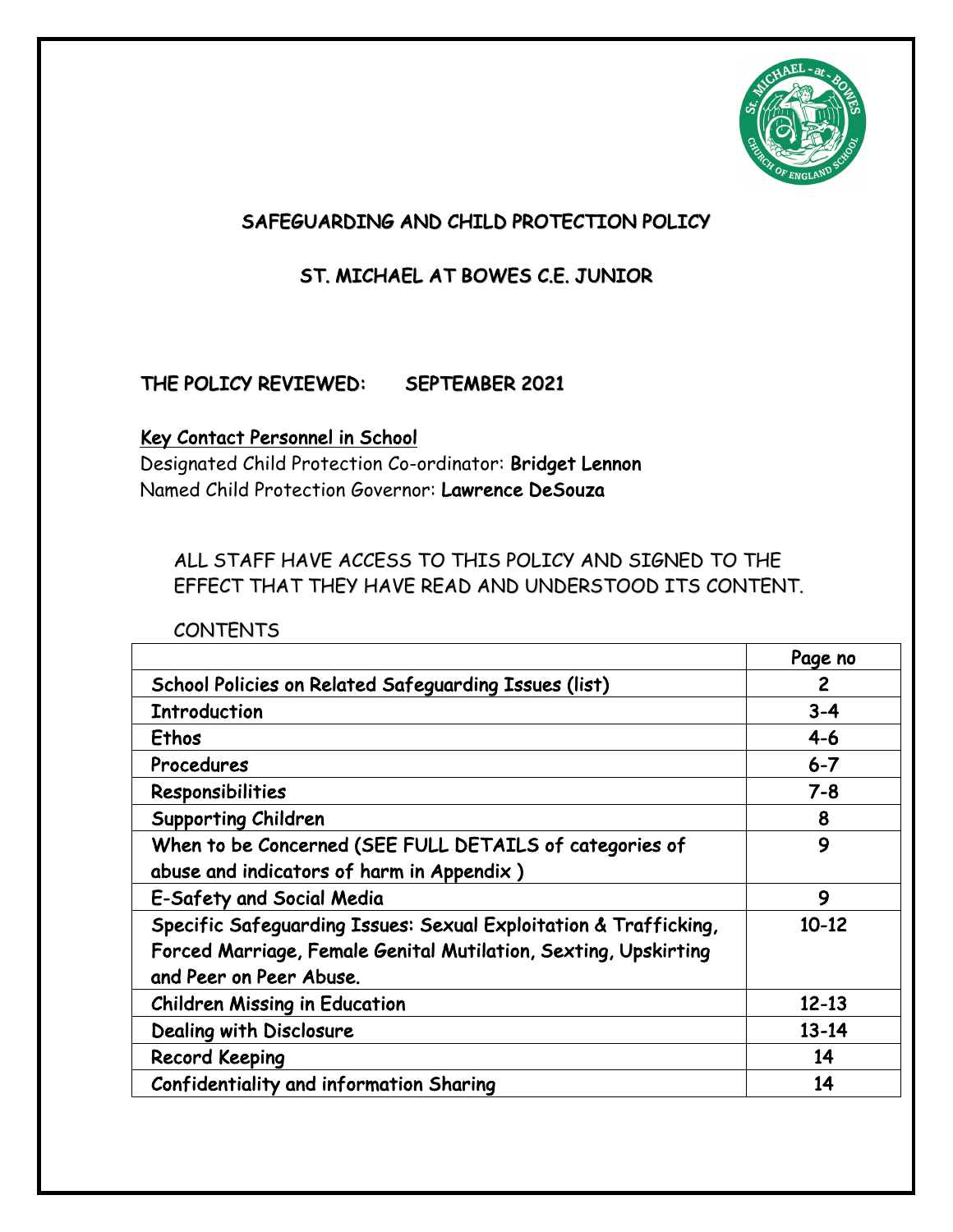| Safer recruitment Allegations Against Members of<br>Staff<br>and Volunteers | 15        |
|-----------------------------------------------------------------------------|-----------|
| <b>Supporting Staff</b>                                                     | 15        |
| Allegations Against Staff and Volunteers                                    | $15-17$   |
| Whistleblowing (Confidential Reporting)                                     | 17        |
| <b>Physical Intervention</b>                                                | $17 - 18$ |
| <b>Bullying</b>                                                             | 18        |
| Racist incidents                                                            | 18        |
| Prevention and Early Help                                                   | $18-19$   |
| Radicalisation                                                              | 19        |
| Health and Safety                                                           | 20        |
| The Use of School Premises by Other Organisations                           | 20        |
| Security                                                                    | 20        |
| Contacts                                                                    | 21        |
| Appendix - Definitions of Abuse and Indicators of Harm                      | $22 - 32$ |
| Covid-19                                                                    | $33 - 41$ |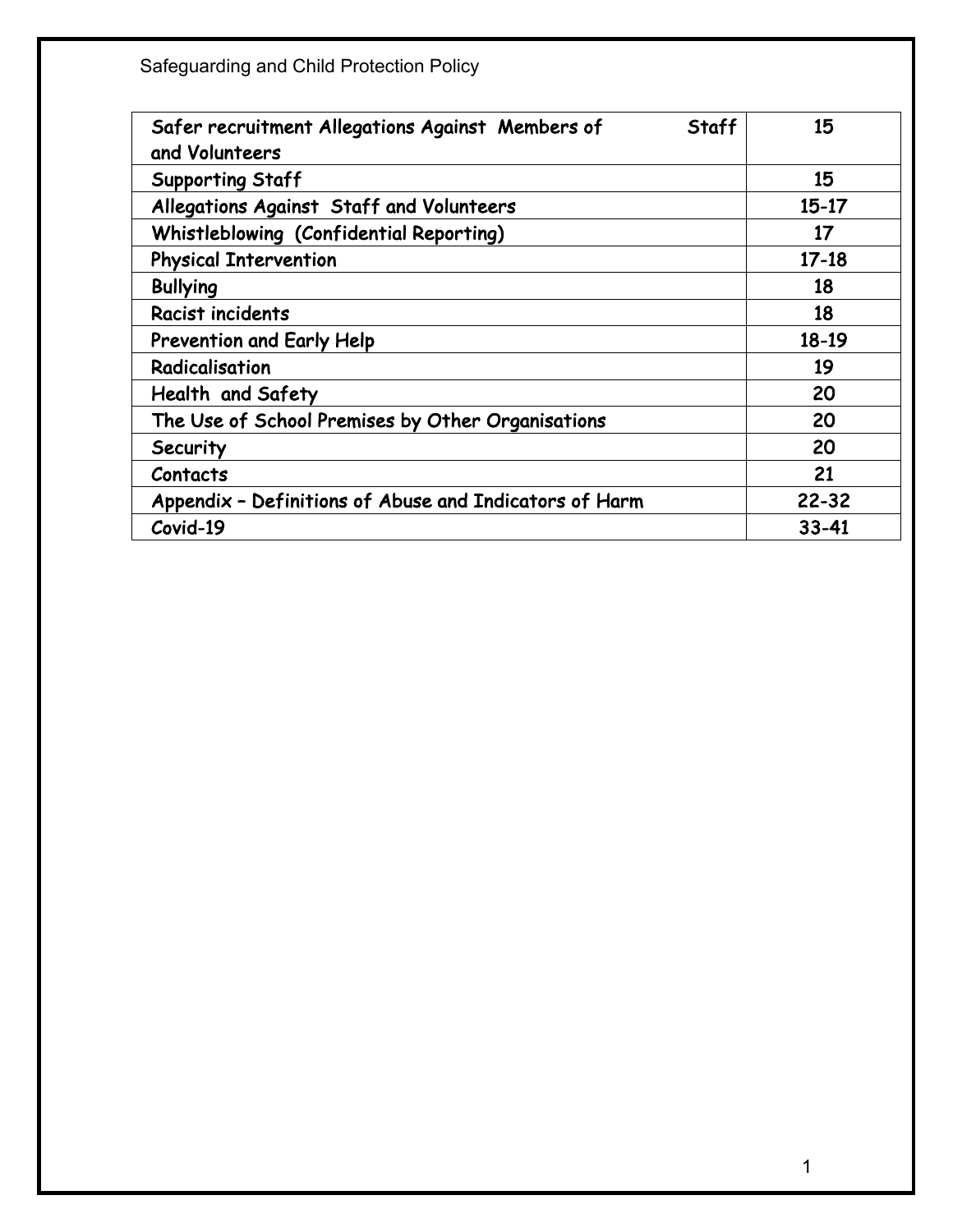## 1 SCHOOL POLICIES ON RELATED SAFEGUARDING ISSUES (TO BE READ AND FOLLOWED ALONGSIDE THIS DOCUMENT)

- e-Safety Policy and Social Media Policy
- Behaviour Management Policy
- Special Educational Needs and Disability (SEND) policy
- Guidelines for the Use of Physical Intervention
- Procedures for Managing Allegations Against Staff
- Guideline for Record Keeping in Maintained Schools Child Protection and Welfare Concerns
- Safeguarding Children and Child Protection Induction Leaflet Guidelines for School Staff
- Health and Safety Policy
- Guidance for Safer Working Practice for Adults who work with Children – embedded in this document
- Bullying / Anti-Bullying Procedure
- Racism / Anti-Racism Policy
- Guidance on the Use of Photographic Images
- Safer Recruitment Guidelines
- Whistle-Blowing Policy
- School Drug Policy
- Looked after children
- Procedures for Assessing Risk (re school trips)
- First Aid and Accident Policies
- Rights, Respecting Policy
- "Safeguarding Disabled Children Practice Guidance" Hyperlink https://www.education.gov.uk/publications/standard/publicationDetail /Page1/DCSF-00374-2009
- Lettings Policy
- Playground risk

Copies of these documents are kept in the school's office. They are also available to access via the school website www.smab@enfield.sch.uk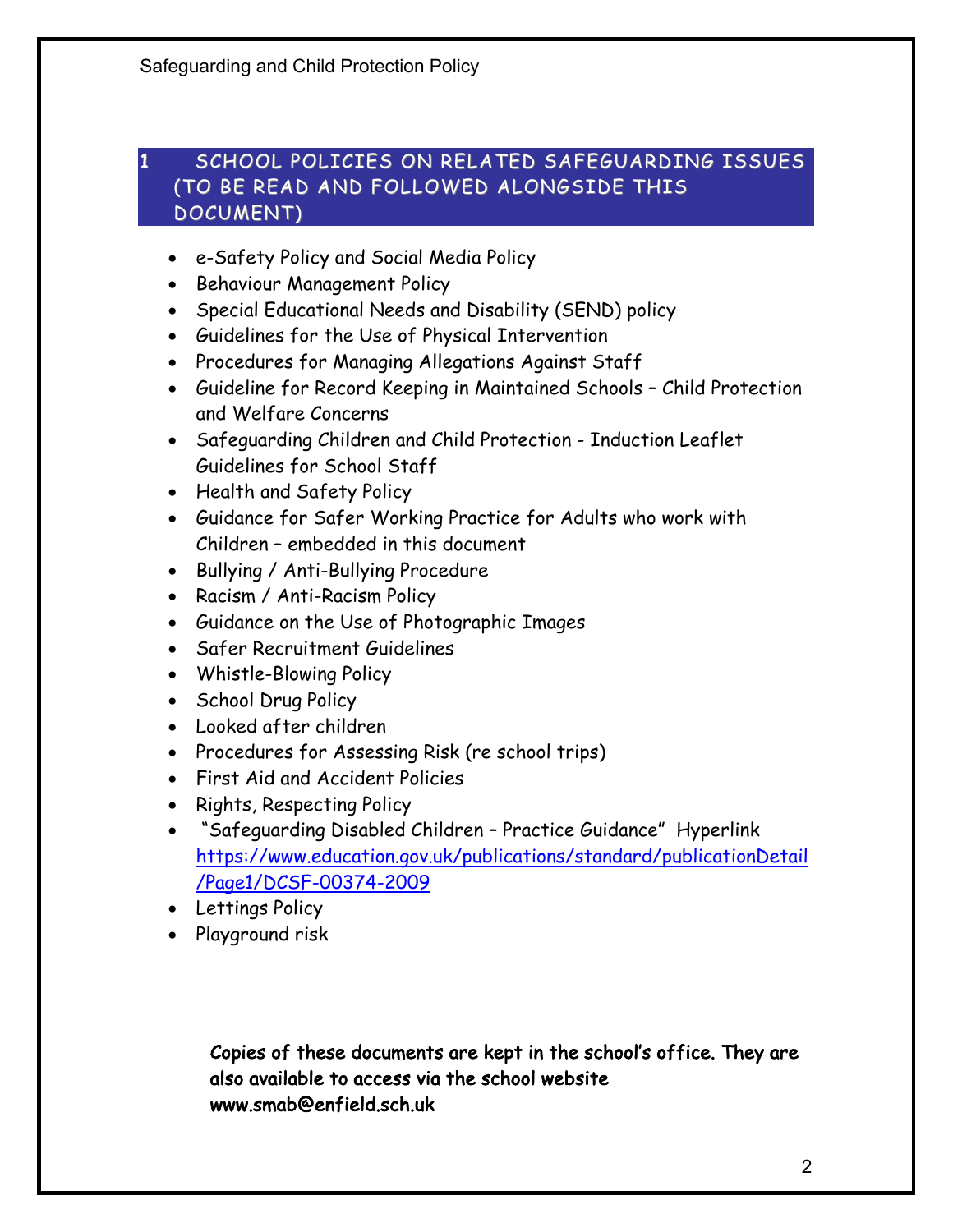# 2 INTRODUCTION

- 2.1 This policy has been developed in accordance with the principles established by the Children Act 1989; and Education Act 2002 and in line with government publications:
	- "Working Together to Safeguard Children" 2013
	- "Framework for the Assessment of Children in Need and their Families" 2000,
	- "What to do if You are worried about a Child who is Being Abused" 2003,
	- DfES guidance "Safeguarding Children & Safer Recruiting in Education" 2006 and the
	- DoE advice 'Use of reasonable force: When can reasonable force be used?' 2012
	- Dealing with Allegations of Abuse against Teachers and other Staff DFE 2012
	- KCSIE 2020
	- 1.2 The Governing body takes seriously its responsibility under section 175 of the Education Act 2002 which places a duty on local authorities (in relation to their education functions and governing bodies of maintained schools and further education institutions to exercise their functions with a view to safeguarding and promoting the welfare of children who are pupils at a school.
	- 1.3 The governing body will ensure that our school will safeguard and promote the welfare of pupils; and to work together with other agencies to ensure adequate arrangements within our school to identify, assess, and support those children who are suffering harm.
	- 1.4 All relevant policies will be reviewed on an annual basis by the Governing Body which has responsibility for oversight of school safeguarding and child protection systems. The Designated Child Protection Co-ordinator / Head Teacher will ensure regular reporting on safeguarding activity and systems in school to the Governing Body. The Governing Body will not receive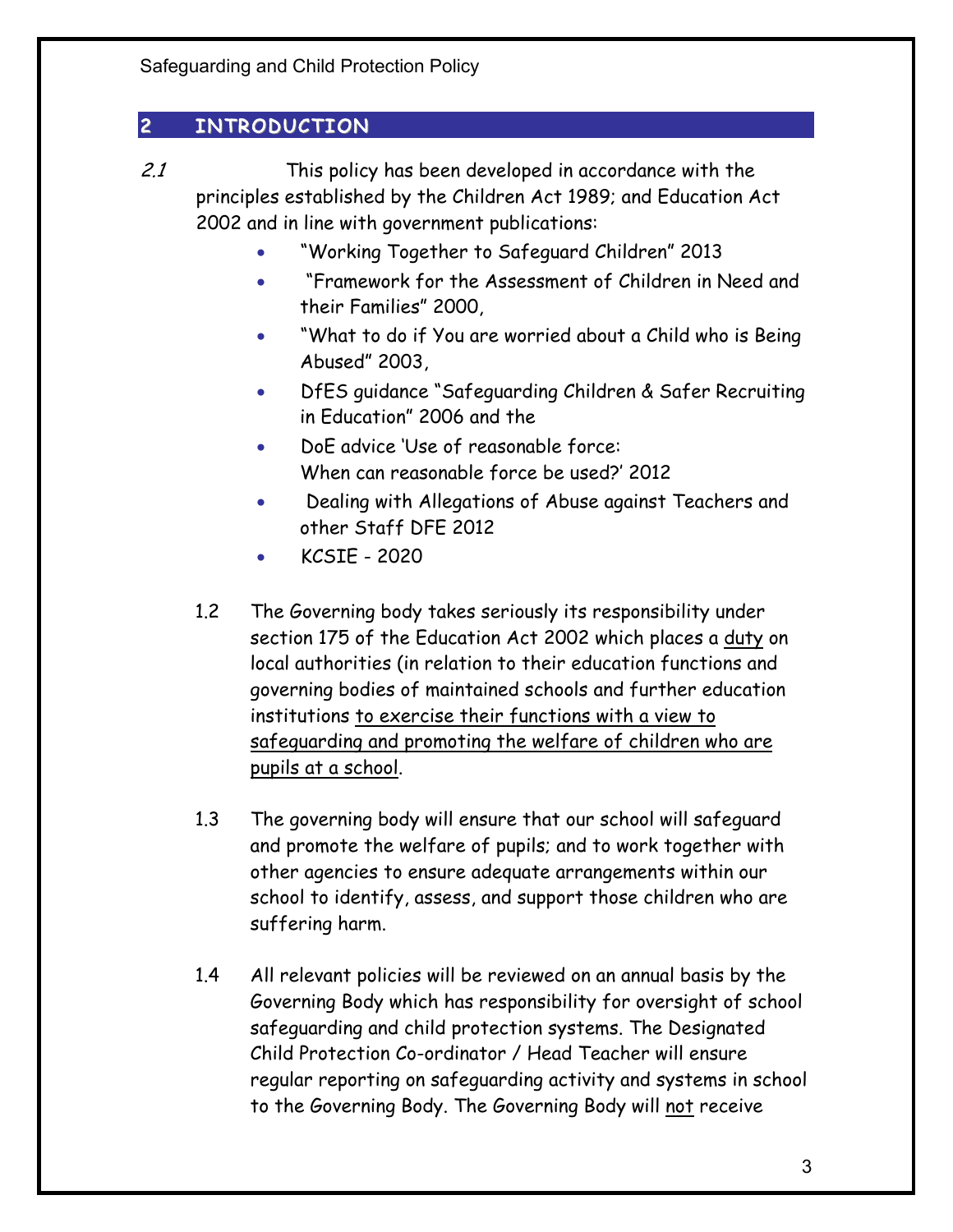details of individual pupil situations or identifying features of families as part of their oversight responsibility.

- 1.5 Our school is a community and all those directly connected (staff, governors, parents, families and pupils) have an essential role to play in making it safe and secure. We welcome suggestions and comments contributing to this process.
- 1.6 We recognise that all adults, including temporary staff<sup>1</sup>, volunteers and governors, have a full and active part to play in protecting our pupils from harm, and that the child's welfare is our paramount concern.
- 1.7 All staff members believe that our school should provide a caring, positive safe and stimulating environment that promotes the social, physical and moral development of the individual child.

## 3 ETHOS

St. Michael at Bowes C.E. Junior School recognises the importance of providing an ethos and environment within school that will help children to feel safe, secure and respected; encourage them to talk openly; and enable them to feel confident that they will be listened to.

We recognise that children who are abused or witness violence are likely to have low self-esteem and may find it difficult to develop a sense of self worth. They may feel helplessness, humiliation and some sense of blame. Our school may be the only stable, secure and predictable element in their lives.

St. Michael at Bowes C.E. Junior School will endeavour to support the welfare and safety of all pupils through:

- Maintaining children's welfare as our paramount concern
- ensuring the content of the curriculum includes social and emotional aspects of learning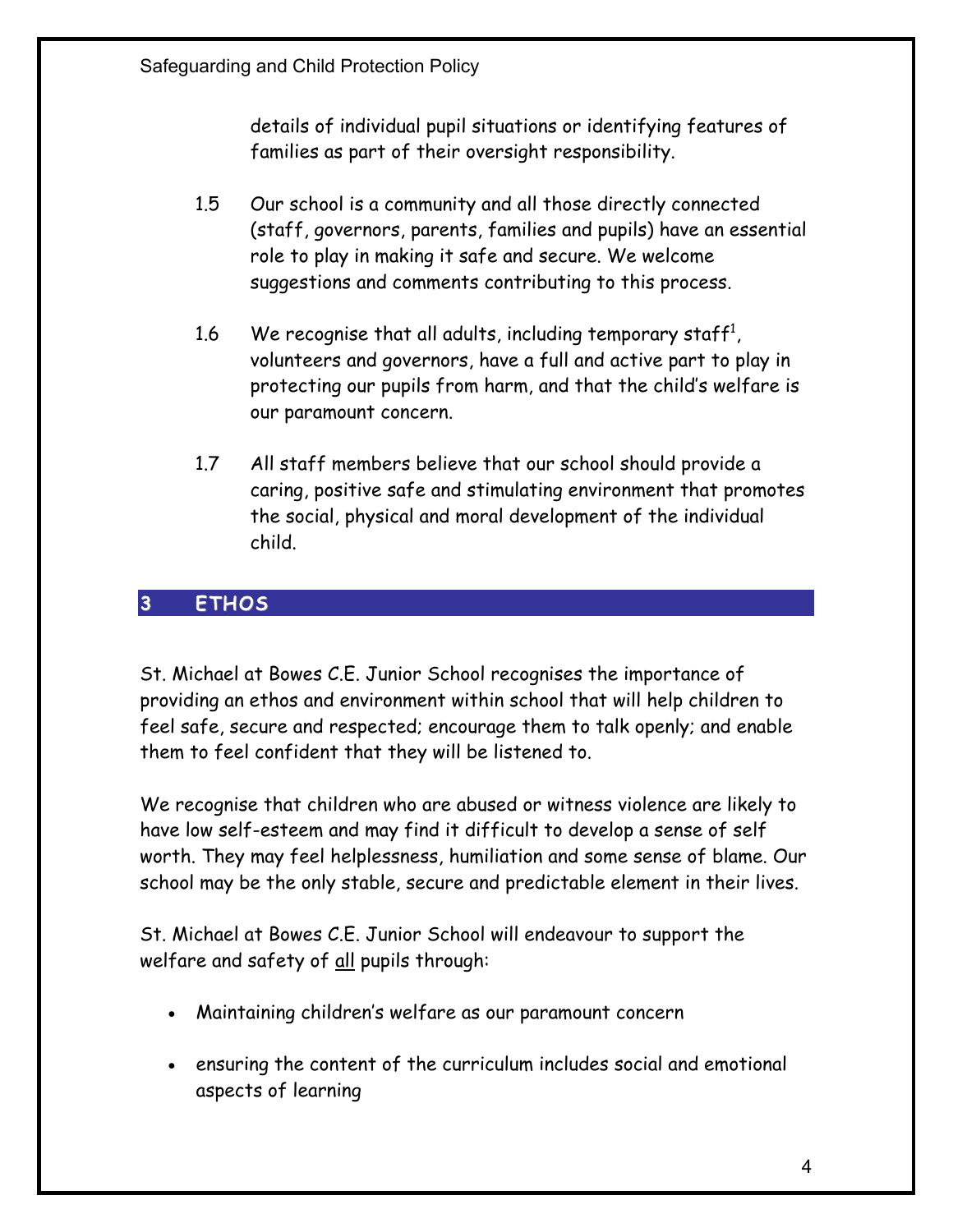- ensuring that child protection is included in the curriculum to help children stay safe, recognise when they don't feel safe and identify who they might/can talk to
- Providing suitable support and guidance so that students have a range of appropriate adults to approach if they are in difficulties
- To raise the awareness of all staff of the need to safeguard children and of their responsibilities in identifying and reporting possible cases of abuse by ensuring all staff are able to recognise the signs and symptoms of abuse and are aware of the school's procedures and lines of communication
- To support the child's development in ways that will foster security, confidence and independence.
- To provide an environment in which children feel safe, secure, valued and respected, and feel confident, and know how to, approach adults if they are in difficulties believing they will be effectively listened to
- Ensuring all steps are taken to maintain site security and student's physical safety
- Working with parents to build an understanding of the school's responsibility to ensure the welfare of all children including the need for referral to other agencies in some situations
- To develop a structured procedure within the school which will be followed by all members of the school community in cases of suspected abuse.
- Monitoring children who have been identified as having welfare or protection concerns; keeping confidential records which are stored securely and shared appropriately with other professionals
- To develop and promote effective working relationships with other agencies, especially the Police and Social Care.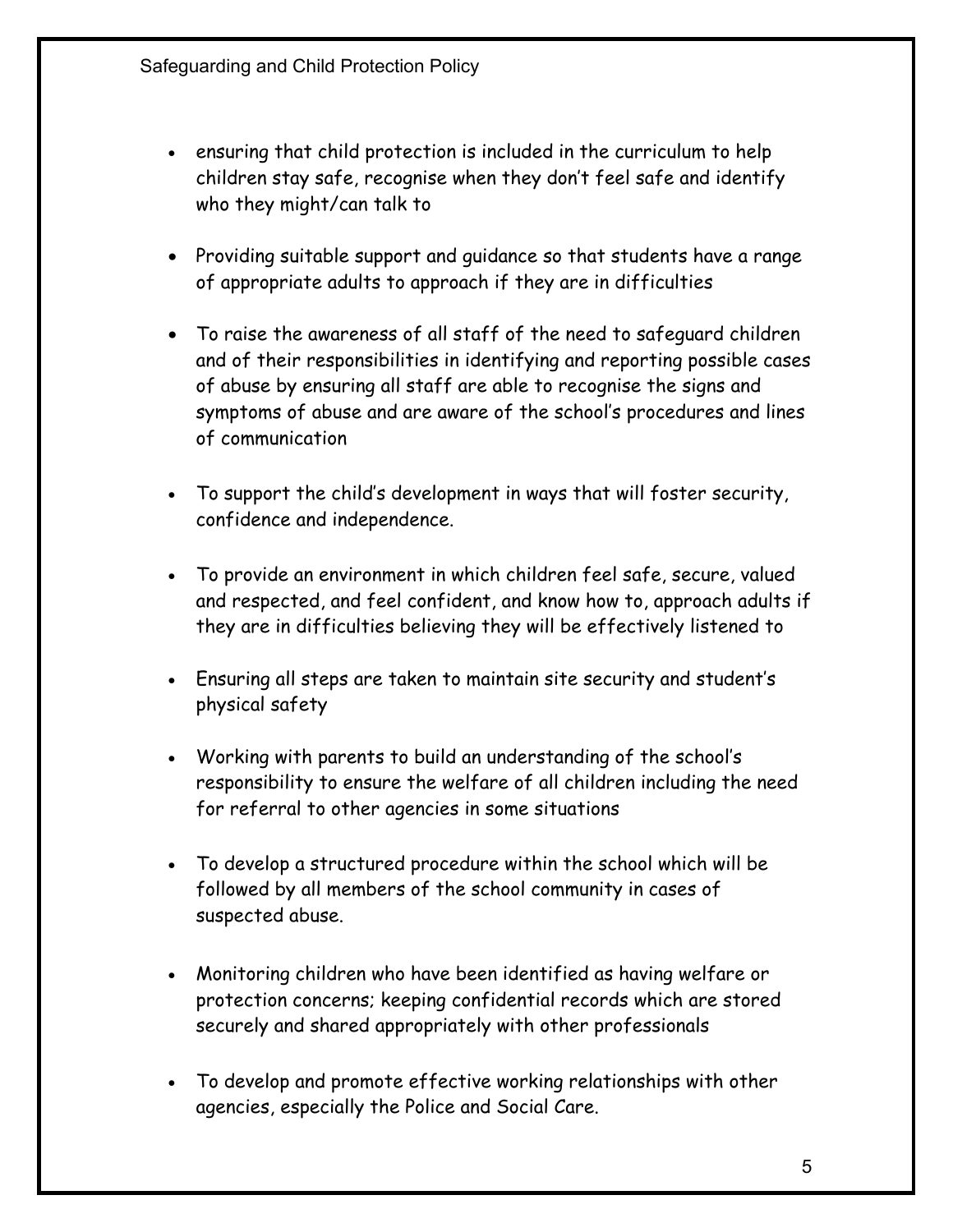• To ensure that all adults within our school who have substantial access to children have been checked as to their suitability.

# 4 PROCEDURES

- 4.1 Our school procedures for safeguarding children will be in line with the Local Safeguarding Children's Board (LSCB) Procedures. We will ensure that:
	- All members of the governing body understand and fulfil their responsibilities.
	- We have a nominated designated member of staff.
	- Our designated child protection teacher has undertaken the initial designated member of staff training and subsequent refresher courses every two years.
	- We have a member of staff who will act in the designated member of staff's absence.
	- All members of staff are provided with 'Whole School' Child Protection Training every three years.
	- All members of staff, volunteers, and governors know:
	- The signs and symptoms of concern
	- How to respond to a pupil who discloses abuse
	- What to if they are concerned about a child
	- All parents/carers are made aware of the responsibilities of staff members with regard to child protection procedures through publication of the schools' Child Protection Policy, and reference to it in our introductory school materials.
	- Our lettings policy will seek to ensure the suitability of adults working with children on school sites at any time.
	- Community users organising activities for children are aware of the school's child protection guidelines and procedures.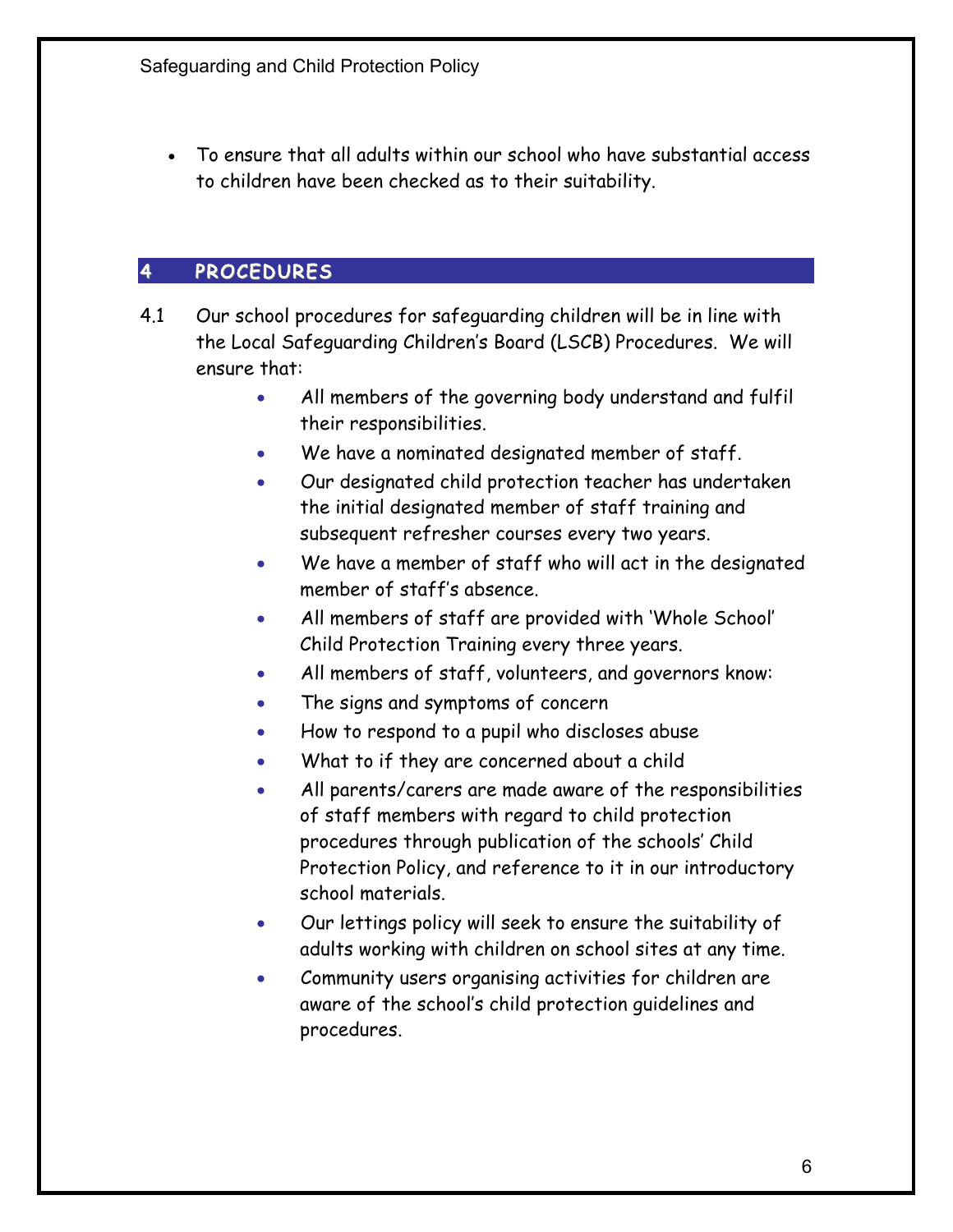- We will ensure that our selection and recruitment of staff meet the requirements as set down in Safer Recruitment guidance.
- We will ensure that there is at least one member of each interview panel has completed the safer recruitment course
- 4.2 Our procedures will be regularly reviewed and up-dated.
- 4.3 The names of the designated team members for Child Protection will be clearly advertised in the school
- 4.4 All new members of staff will be given a copy of our child protection policy.

# 5 RESPONSIBILITIES

- 5.1 The Designated Child Protection Teacher (DCPT) is responsible for:
	- Referring a child if there are concerns about possible abuse, to the Children Services Social Work Duty and Assessment Team, and act as a focal point for staff to discuss concerns. A written record of the referral will be sent to the Assessment Team by the end of the working day the referral is made.
	- Keeping written records of concerns about a child even if there is no need to make an immediate referral. Record Keeping in Maintained Schools Child Protection and Welfare Concerns
	- Ensuring that all such records are kept confidentially and securely and are separate from pupil records.
	- Ensuring that an indication of further record-keeping is marked on the pupil records.
	- Liaising with other agencies and professionals.
	- Ensuring that they, the class teacher attends Child Protection Conferences, core groups, or other multiagency planning meetings, contributes to assessments, and provides a report which has been shared with the parents.
	- Organising child protection training for all school staff.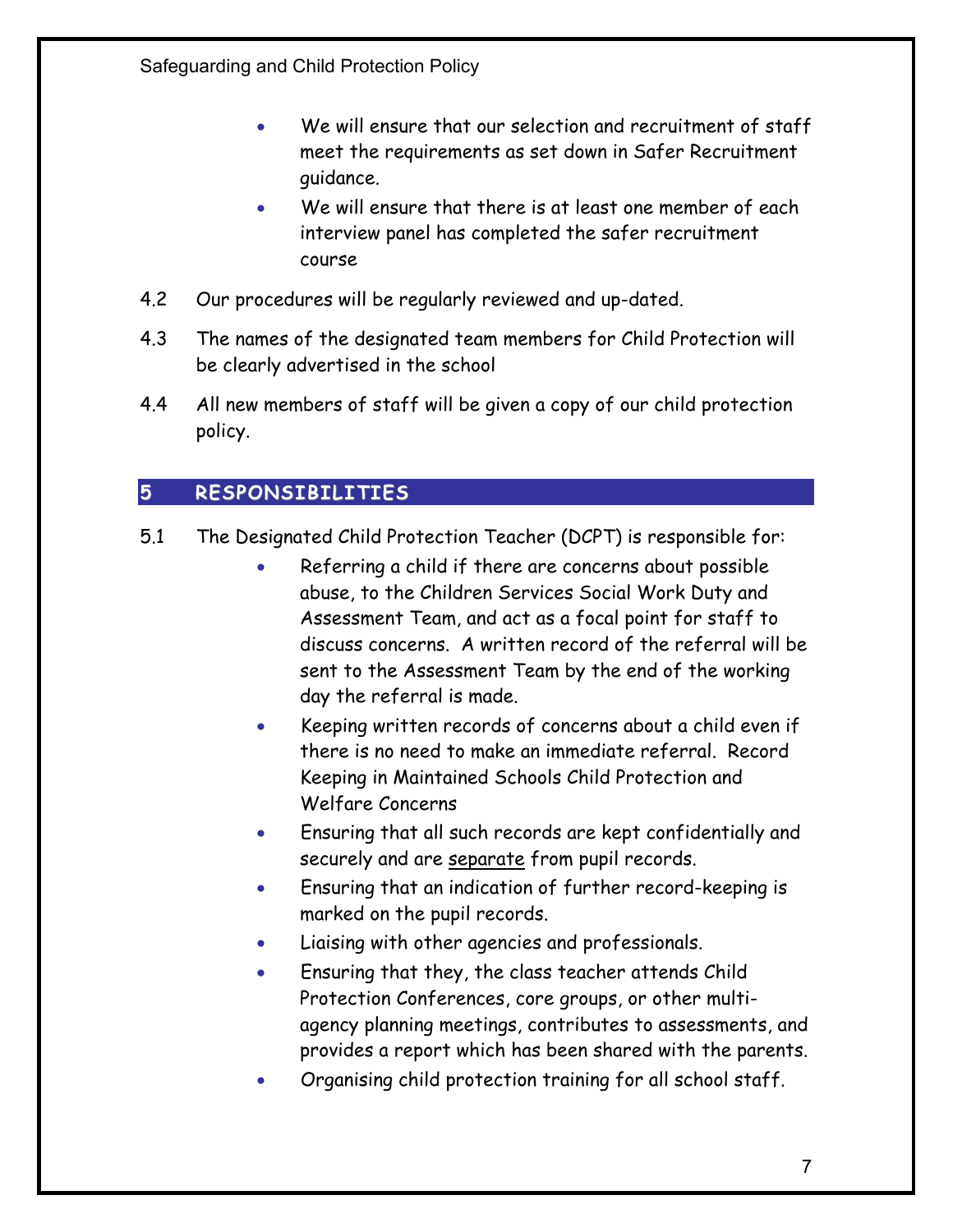• Providing, with the Headteacher, an annual report for the governing body, detailing any changes and reviews of relevant policy and procedures; training undertaken by the DCPT, and by all staff and governors; number and type of incidents/cases, and number of children subject to a child protection plan (anonymised).

## 6 SUPPORTING CHILDREN

- 6.1 We recognise that a child who is abused or witnesses violence may feel helpless and humiliated, may blame themselves, and find it difficult to develop and maintain a sense of self worth.
- 6.2 We recognise that the school may provide the only stability in the lives of children who have been abused or who are at risk of harm.
- 6.3 We accept that research shows that the behaviour of a child in these circumstances may range from that which is perceived to be normal to aggressive or withdrawn.
- 6.4 Our school will support all pupils by:
	- Encouraging development of self-esteem and selfassertiveness, through the curriculum as well as our relationships through the schools' overarching values and ethos, whilst not condoning aggression or bullying.
	- Promoting a caring, safe and positive environment within the school.
	- Liaising and working together with all other support services and those agencies involved in the safeguarding of children.
	- Notifying the Children Services Social Work Duty and Assessment Team as soon as there is significant concern.
	- Providing continuing support to a pupil about whom there have been concerns who leaves the school by ensuring that appropriate information is forwarded under confidential cover to the pupil's new school and ensuring the school medical records are forwarded as a matter of priority.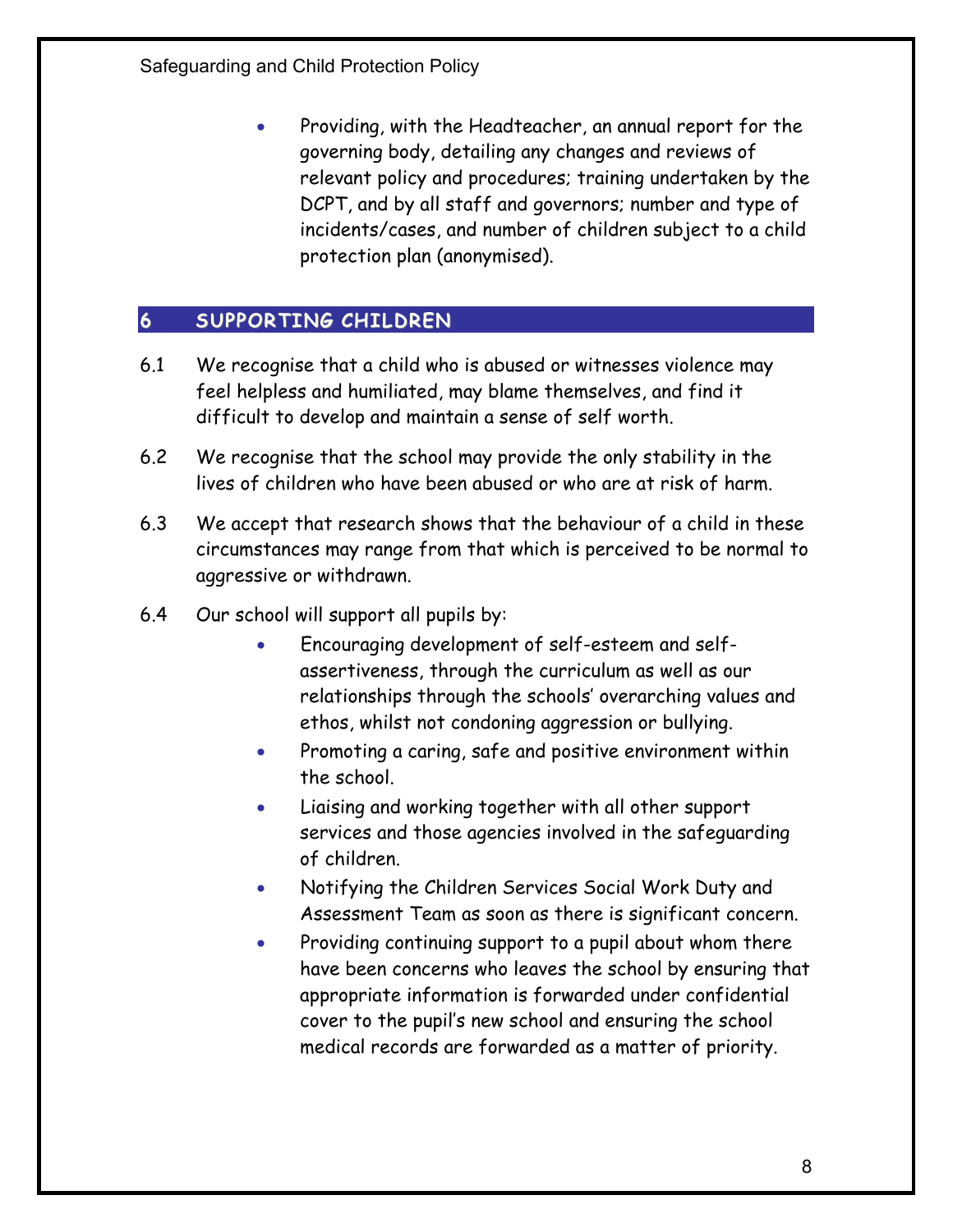# 7 WHEN TO BE CONCERNED

All staff and volunteers should be aware that the main categories of abuse are:

- Physical abuse
- Emotional abuse
- Sexual abuse
- Neglect

All staff and volunteers should be concerned about a child if he/she presents with indicators of possible significant harm – see Appendix 1 for details.

# 8 E-SAFETY AND SOCIAL MEDIA POLICY

It is recognised that the use of new technologies presents particular challenges and risks to children both inside and outside of school. St. Michael at Bowes C.E. Junior School will ensure a comprehensive curriculum response to enable all pupils to learn about and manage the associated risks effectively and will support parents/carers and the school community (including all members of staff) to become aware and alert to the needs of keeping children safe online. Detailed information can be found in the school's e-Safety policy which can be found on the School website and in the School's office.

Hyperlink to E Safety page on C Zone: https://czone.eastsussex.gov.uk/schoolmanagement/ict/esafety/Pages/main.aspx

Our school further promotes the safey of children by having adopted the Social Media Policy which ensures that Staff members keep their personal and professional lives separate when using any form of Social media.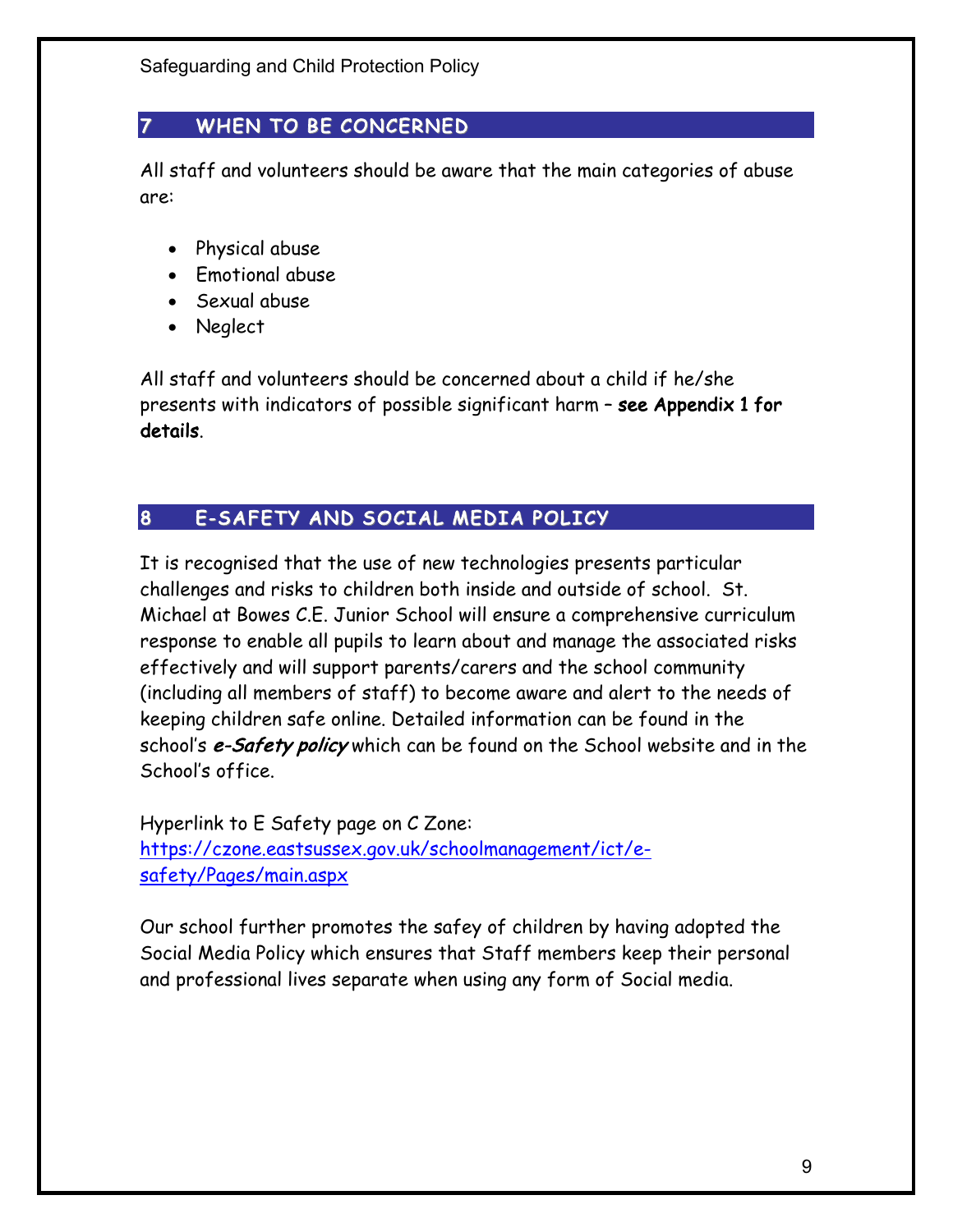## 9 SPECIFIC SAFEGUARDING ISSUES: CHILD SEXUAL EXPLOITATION AND TRAFFICKING, FORCED MARRIAGE, FEMALE GENITAL MUTILATION, SEXTING, PEER ON PEER ABUSE

- 9.1 Our policy on Child Sexual exploitation is set out separately.
- 9.2 The school follows the guidance 'Sexting in Schools and Colleges' published by UKCCIS in July 2016 (See Appendix 3)
- 9.3 The Department for Education defines Child Sexual Exploitation as a form of child abuse ("child" being defined as anyone under 18 years of age). It can manifest itself in different ways but essentially involves children and young people receiving something—for example, accommodation, drugs, gifts, or affection—as result of them performing sexual activities, or having others perform sexual activities on them. It can occur without physical contact, when children are groomed to post sexual images of themselves on the internet. In all cases those exploiting the child have power over them, perhaps by virtue of their age or physical strength. Exploitative relationships are characterised in the main by the child's limited availability of choice, compounding their vulnerability. This inequality can take many forms but the most obvious include fear, deception, coercion and violence.
- 9.4 Localised grooming is a model of child sexual exploitation in which a group of abusers target vulnerable children, including, but not confined to, those who are looked after by a local authority. The group typically makes initial contact with victims in a public place such as a park, cinema, on the street or at a friend's house. The children are offered gifts and treats—takeaway food, sweets, cigarettes, alcohol or drugs—in exchange for sex, sometimes with dozens of men on the same occasion. There will often be occasions where they are missing from home although such times may be less than 24 hours. The children sometimes identify one offender as a 'boyfriend', and might regard the sexual abuse by multiple offenders as 'normal'. The gangs sometimes use younger men or boys to make the initial approach, reinforcing the misapprehension that the children are involved in consensual relationships with partners of a similar age. In a number of cases, victims are internally trafficked within the UK, being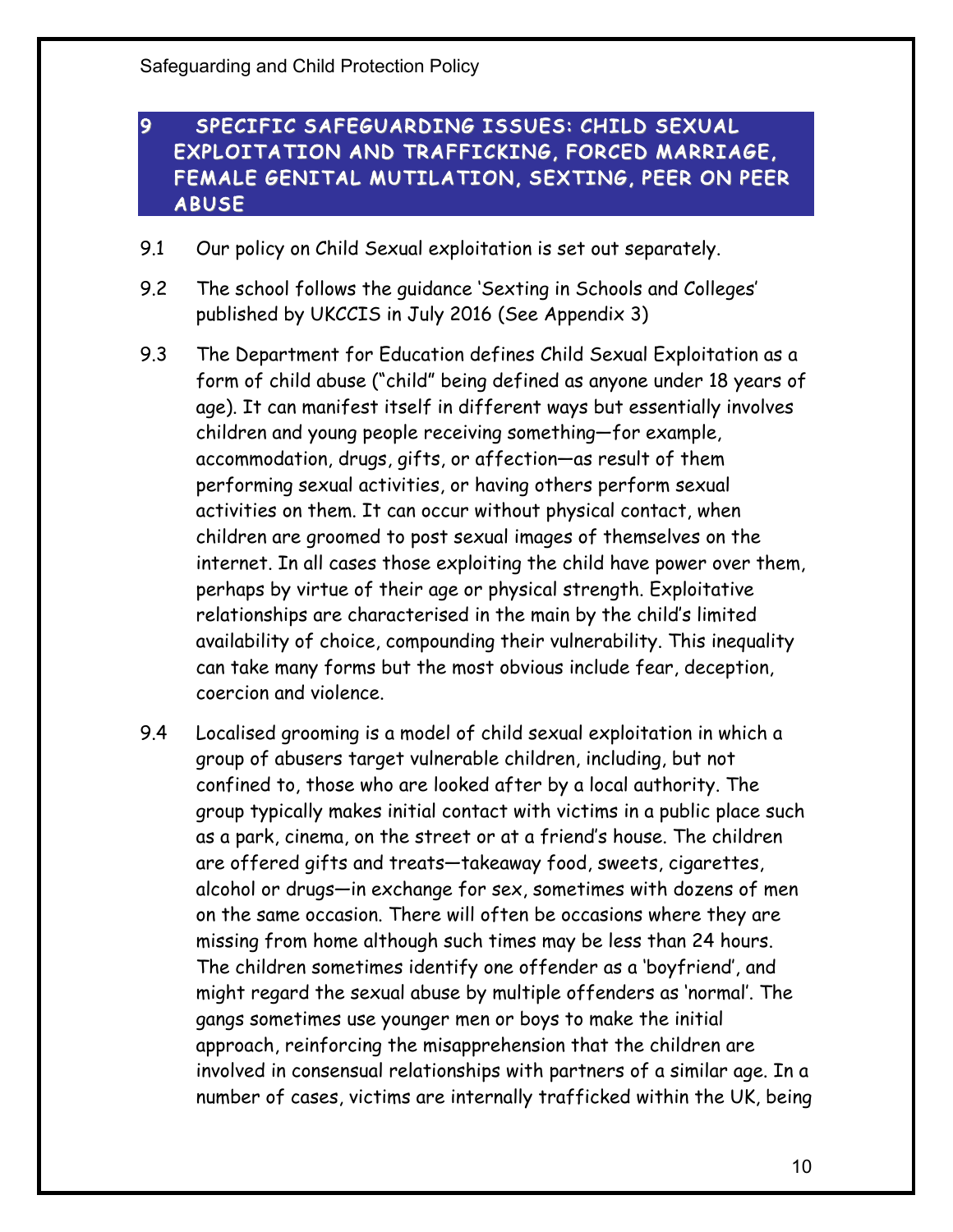taken to other towns for the express purpose of being 'given' or 'sold' for sexual exploitation.

- 9.5 Children involved in any form of sexual exploitation should be treated primarily as the victims of abuse and their needs carefully assessed; the aim should be to protect them from further harm and they should not be treated as criminals. The primary law enforcement response should be directed at perpetrators who groom children for sexual exploitation.
- 9.6 'Upskirting' typically involves taking a picture under a person's clothing without them knowing, with the intention of viewing their genitals or buttocks to obtain sexual gratification, or cause the victim humiliation, distress or alarm. It is now a criminal offence.
- 9.7 Due to the nature of the grooming methods used by their abusers, it is very common for children and young people who are sexually exploited not to recognise that they are being abused. Practitioners should be aware that that the child/children may believe themselves to be acting voluntarily and will need practitioners to work with them so they can recognise that they are being sexually exploited.
- 9.8 Teachers are more likely to see victims on a regular basis than almost any other professional. They will notice recurrent or prolonged absences and significant changes in behaviour, use of the 'Chronology' in the East Sussex Guidance: 'Recording of Child Protection and Welfare Concerns' will enable these patterns to be identified. They are key in identifying children at risk at an early stage and should raise concerns at an early stage, to potentially stop the grooming process before the sexual exploitation has begun. Teachers will highlight concerns about missing children as they may be at risk of Child Sexual Exploitation.
- 9.9 If any staff member or volunteer have concerns about other Staff members or volunteers possibly grooming children, or having poor boundaries with children, the Head Teacher or DCPT should be immediately informed, the Head teacher or DCPT should then seek consultation with the local authority in line with the allegations managements procedure, or directly with the Police if there are very serious immediate concerns.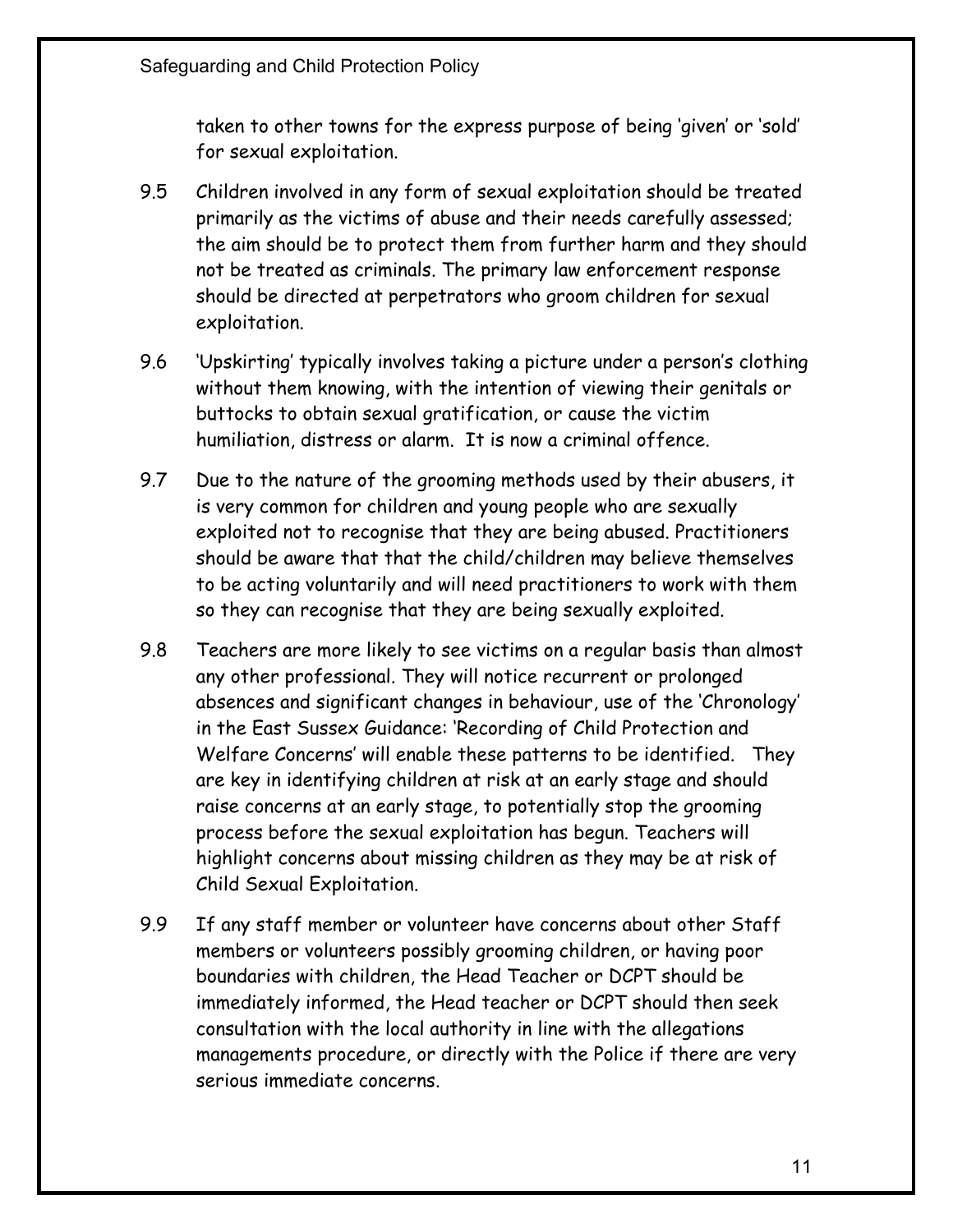- 9.10 As much as possible it is important that the child is involved in decisions that are made in respect of them.
- 9.11 Link to LSCB Chid Sexual Exploitation procedures. The DFE Tackling Child sexual exploitation action plan
- 9.12 https://www.gov.uk/government/uploads/system/uploads/attachment \_data/file/180867/DFE-00246-2011.pdf
- 9.13 If an act of Female Genital Mutilation (FGM) appears to have been carried out or there are suspicions it may happen, this must be reported to the police immediately.

## 10 CHILDREN MISSING IN EDUCATION

- 10.1 The latest version of KCSIE (September 2016) now sets our guidance to schools when children arrive at the school.
- 10.2 When children are added to the admissions form, we must record the expected start date of the pupil. If the young person does not arrive on the start date, we will contact the local authority at the earliest opportunity.
- 10.3 For admissions to the school, apart from at the "start of the school's youngest year" (3) schools are required to notify the local authority "within five days when a child's name is added to the admission form and provide all the information help within the admission form about the child"
- 10.4 Children whose name is deleted from the school roll

When a child leave the school, the admission register must also record:

- The name of the child's new school; and
- The expected start date at the new school / the school must inform the local authority and supply the following information:
	- The full name of the child
	- The full name and address of any parent whom the child lives with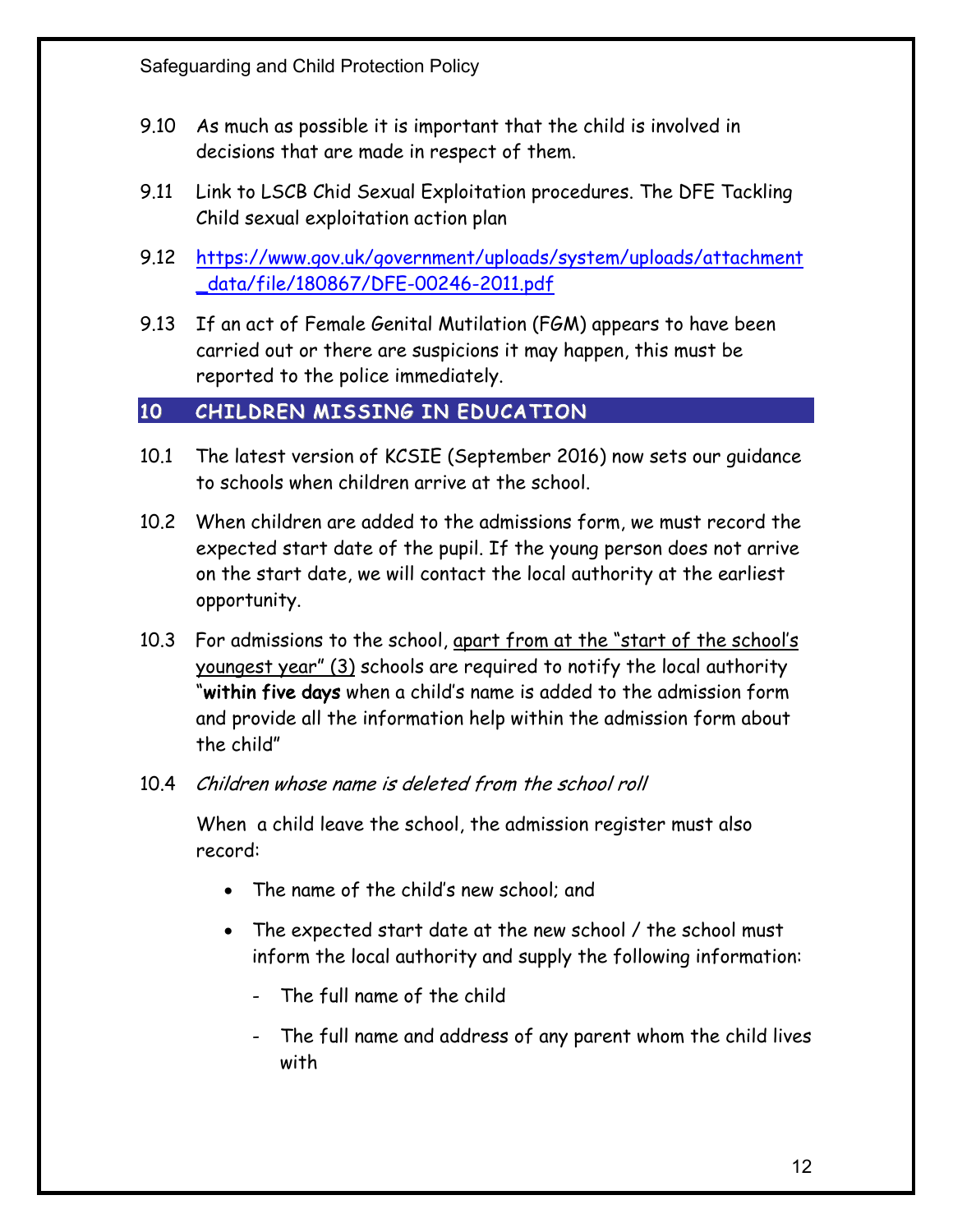- At least one telephone number of the parent with whom the child lives
- If applicable, the full name and address of the parent with whom the child is going to live, and the date of the child is expected to be living there;
- The name of the child's destination school and the child's expected start date there, if applicable, and
- The grounds under which the child's name is to be deleted for the admission register.

# 11 DEALING WITH A DISCLOSURE

If a child discloses that he or she has been abused in some way, the member of staff / volunteer should:

- Listen to what is being said without displaying shock or disbelief
- Accept what is being said
- Allow the child to talk freely
- Reassure the child, but not make promises which it might not be possible to keep
- Not promise confidentiality it might be necessary to refer to Children's Services: Safeguarding and Specialist Services
- Reassure him or her that what has happened is not his or her fault
- Stress that it was the right thing to tell
- Listen, only asking questions when necessary to clarify
- Not criticise the alleged perpetrator
- Explain what has to be done next and who has to be told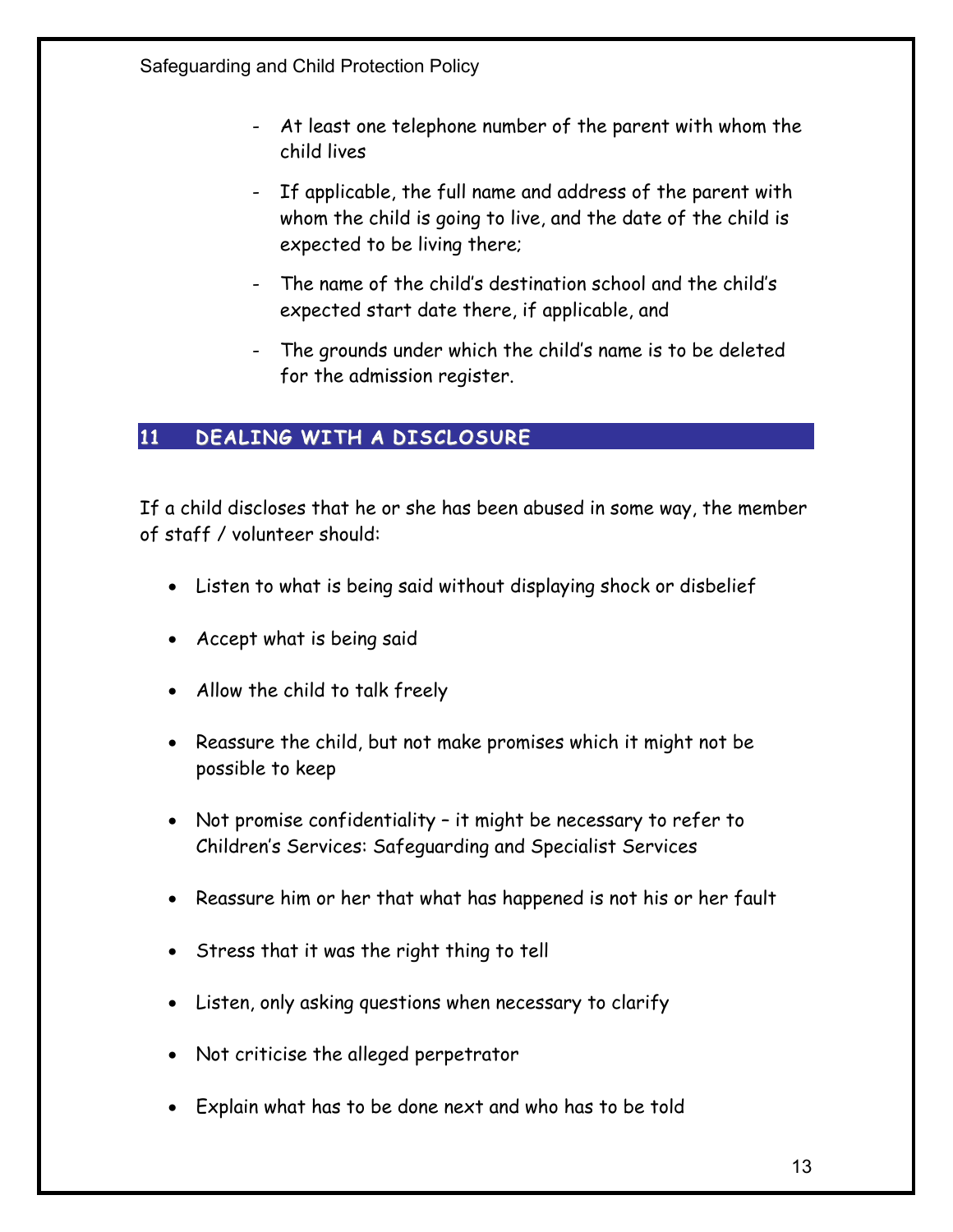- Make a written record (see Record Keeping below)
- Pass the information to the Designated Child Protection Teacher or Head Teacher without delay

#### Support

Dealing with a disclosure from a child, and safeguarding issues can be stressful. The member of staff/volunteer should, therefore, consider seeking support for him/herself and discuss this with the Designated Child Protection Teacher.

# 12 RECORD KEEPING

St. Michael at Bowes C.E. Junior School fully adopts and implements the Guidance

Keeping in Schools: Child Protection and Welfare concerns

# 13 CONFIDENTIALITY

- 13.1 We recognise that all matters relating to child protection are confidential.
- 13.2 The Headteacher or Designated Child Protection Teacher will disclose any information about a pupil to other members of staff on a need to know basis only.<sup>1</sup>
- 13.3 All staff must be aware that they have a professional responsibility to share information with other agencies in order to safeguard children.
- 13.4 All staff must be aware that they cannot promise a child to keep secrets which might compromise the child's safety or wellbeing.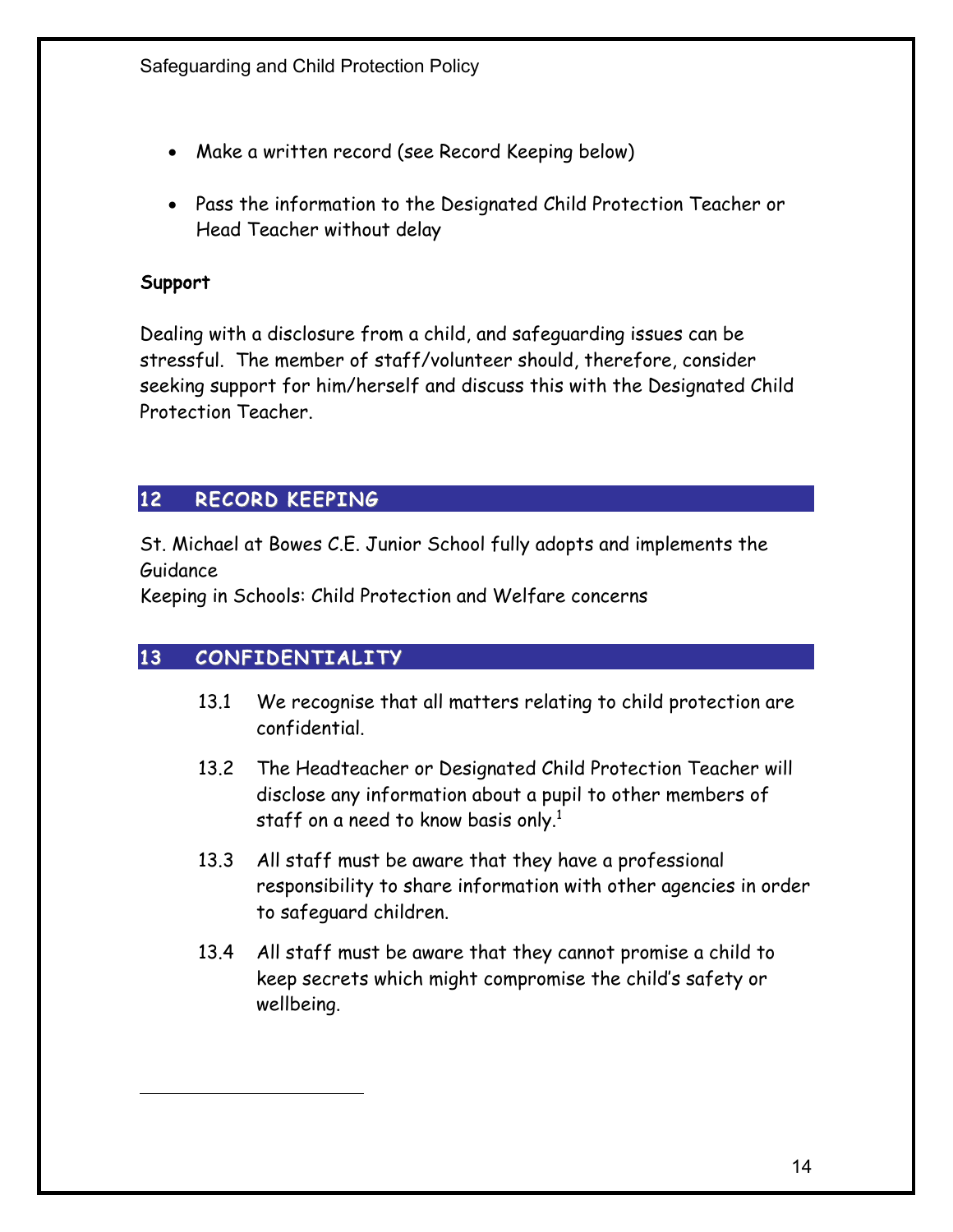13.5 We will always undertake to share our intention to refer a child to Children Services Social Work Duty and Assessment Team with their parents /carers unless to do so could put the child at greater risk of harm, or impede a criminal investigation. If in doubt, we will consult with the Duty Manager at the Assessment Team on this point.

# 14 SAFER RECRUITMENT

- 14.1 The Governing body is committed to ensure that all steps are taken to recruit staff and volunteers who are safe to work with our pupils and have their welfare and protection as the highest priority.
- 14.2 The Governing Body and School Leadership Team are responsible for ensuring that the school follows safe recruitment processes outlined within Guidance, including accurate maintenance of the Single Central Record; and an application, vetting and recruitment process which places safeguarding at its centre, regardless of employee or voluntary role.
- 14.3 The Governing Body will ensure that the Head Teacher, other senior staff responsible for recruitment and one member of the Governing Body complete accredited Safer Recruitment Training in line with government requirements.

## 15 SUPPORTING STAFF

- 15.1 We recognise that staff working in the school who have become involved with a child who has suffered harm, or appears to be likely to suffer harm may find the situation upsetting.
- 15.2 We will support such staff by providing an opportunity to talk through their anxieties with the DCPT and to seek further support as appropriate.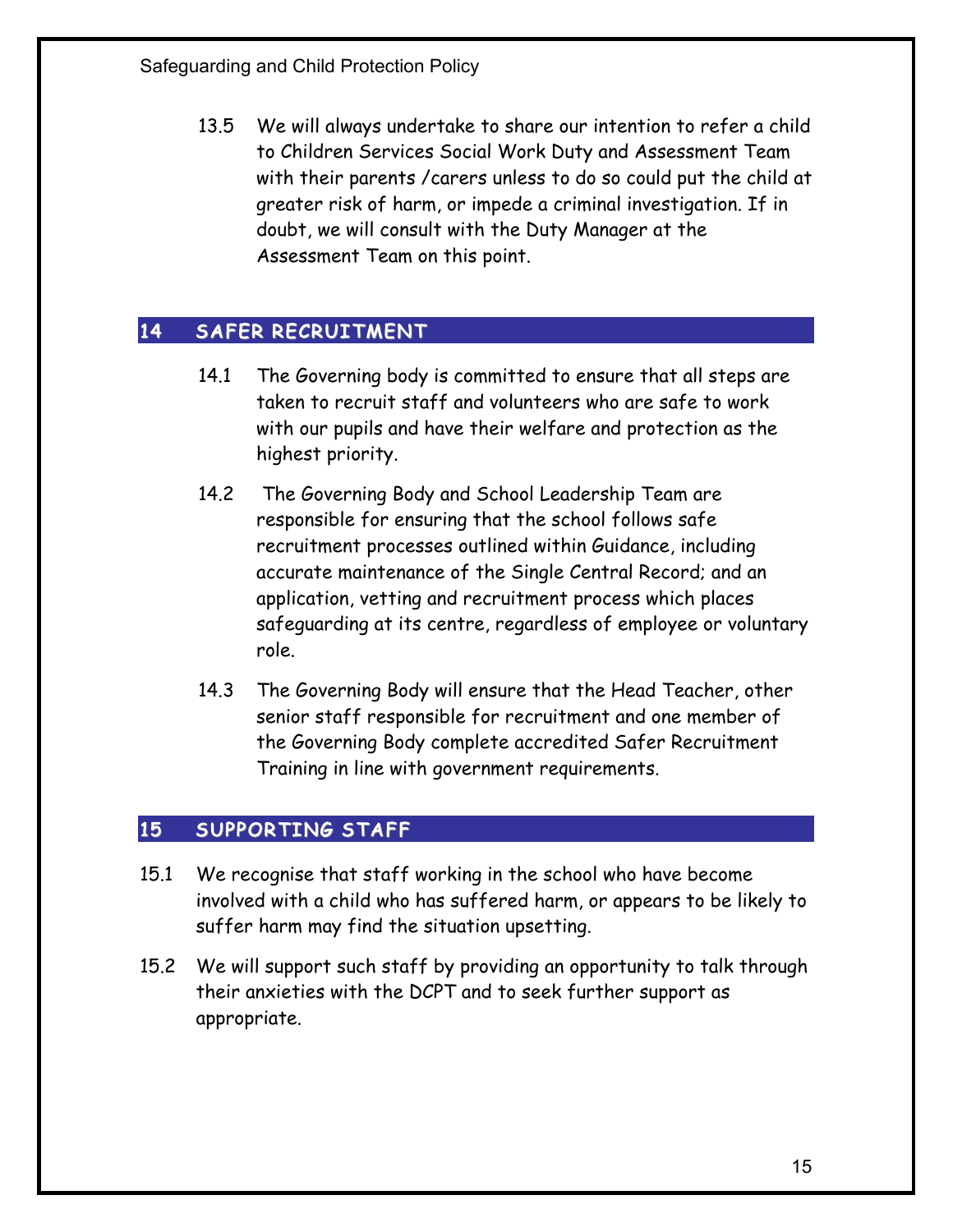# 16 ALLEGATIONS AGAINST STAFF AND VOLUNTEERS

- 16.1 All school staff and Volunteers should take care not to place themselves in a vulnerable position with a child. It is always advisable for interviews or work with individual children or parents to be conducted in view of other adults; however, we recognise that this is not always possible.
- 16.2 An allegation is any information which indicates that a member of staff/volunteer may have:
	- Behaved in a way that has, or may have harmed a child
	- Possibly committed a criminal offence against/related to a child
	- Behaved towards a child or children in a way which indicates s/he would pose a risk of harm if they work regularly or closely with children

This applies to any child the member of staff/volunteer has contact within their personal, professional or community life.

- 16.3 To reduce the risk of allegations, all staff should be aware of safer working practice and should be familiar with the guidance contained in the staff handbook, school code of conduct or Government document 'Guidance for Safer Working Practice for Adults who work with Children and Young People'.
- 16.4 All Staff should be aware of the school's Behaviour Management policy, systems and procedures.
- 16.5 We understand that a pupil may make an allegation against a member of staff.
- 16.6 If such an allegation is made, the member of staff receiving the allegation will immediately inform the Headteacher or Designated Child Protection Teacher.
- 16.7 The Headteacher or Designated Child Protection Teacher on all such occasions will discuss the content of the allegation with the Local Authority Designated Officer (LADO) - Maria Anastasi 0208 3792746/2850 as soon as is practical or in very serious urgent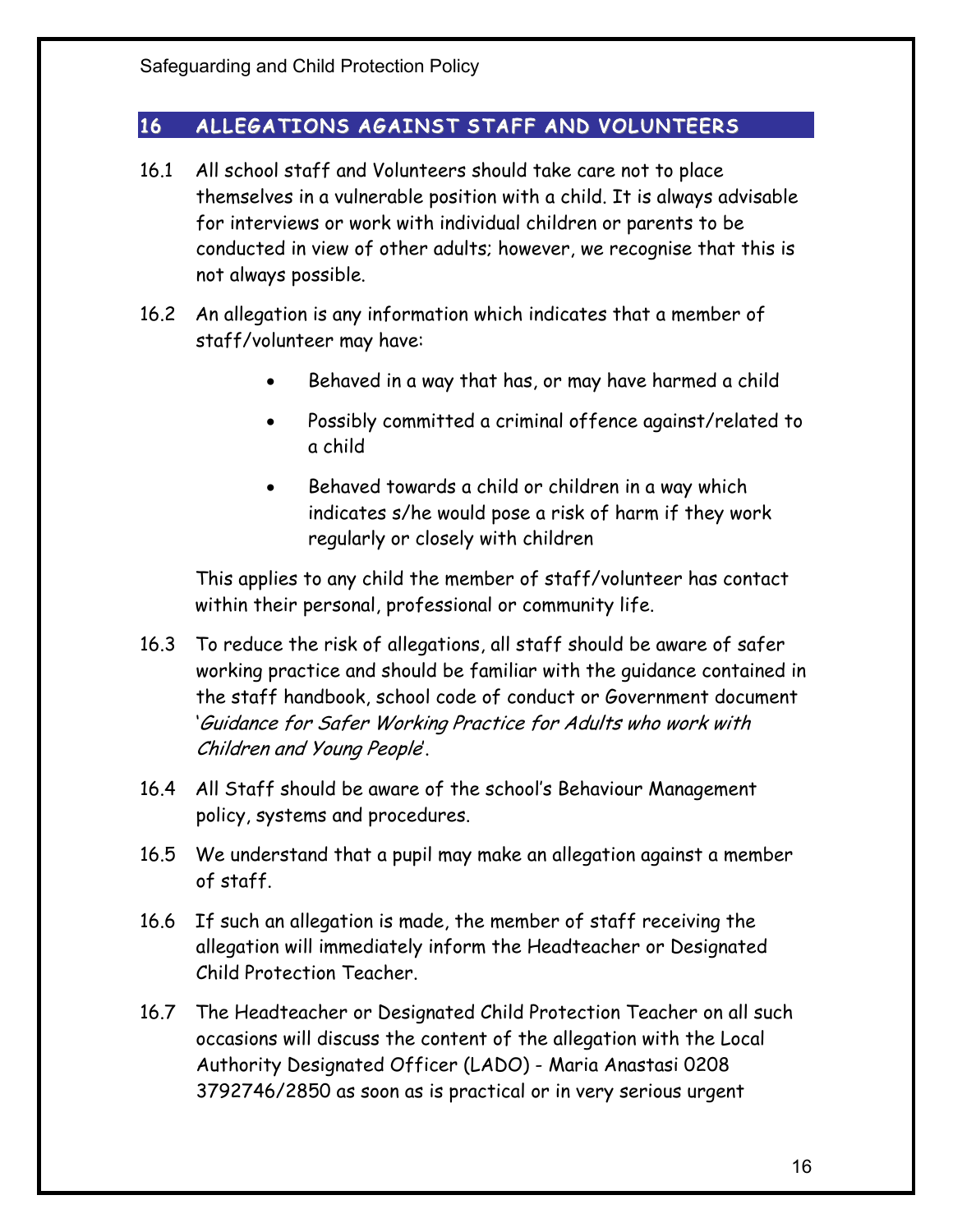matters the Police and / or Children Services Social Work Duty and Assessment Team, they should also contact their personnel / Human Resources officer.

- 16.8 If the allegation made to a member of staff concerns the Headteacher, the person receiving the allegation will immediately inform the Chair of Governors who will consult as in 15.7 above, without notifying the Headteacher first.
- 16.9 Suspension of the member of staff, excluding the Headteacher, against whom an allegation has been made, needs careful consideration, and the Headteacher will seek the advice of the LADO and the Personnel Human Resources Adviser.
- 16.10 In the event of an allegation against the Headteacher, the decision to suspend will be made by the Chair of Governors with advice as in 11.7 above.
- 16.11 Embedded is the full DoE Allegations Guidance

## 17 WHISTLEBLOWING (CONFIDENTIAL REPORTING)

- 17.1 We recognise that children cannot be expected to raise concerns in an environment where staff fail to do so.
- 17.2 All staff should be aware of their duty to raise concerns, where they exist, about the management of child protection, which may include the attitude or actions of colleagues. If necessary, they should speak with the head teacher, the Chair of Governors or externally to the school with the (Local Authority Designated Officer) LADO.
- 17.3 NCPCC Whistleblowing Advice line: 0800 0280285

# 18 PHYSICAL INTERVENTION

18.1 Our policy on physical intervention by staff is set out separately in the behaviour policy, and acknowledges that the decision whether or not to intervene is down to the professional judgement of the staff member concerned and should always depend on the individual circumstances.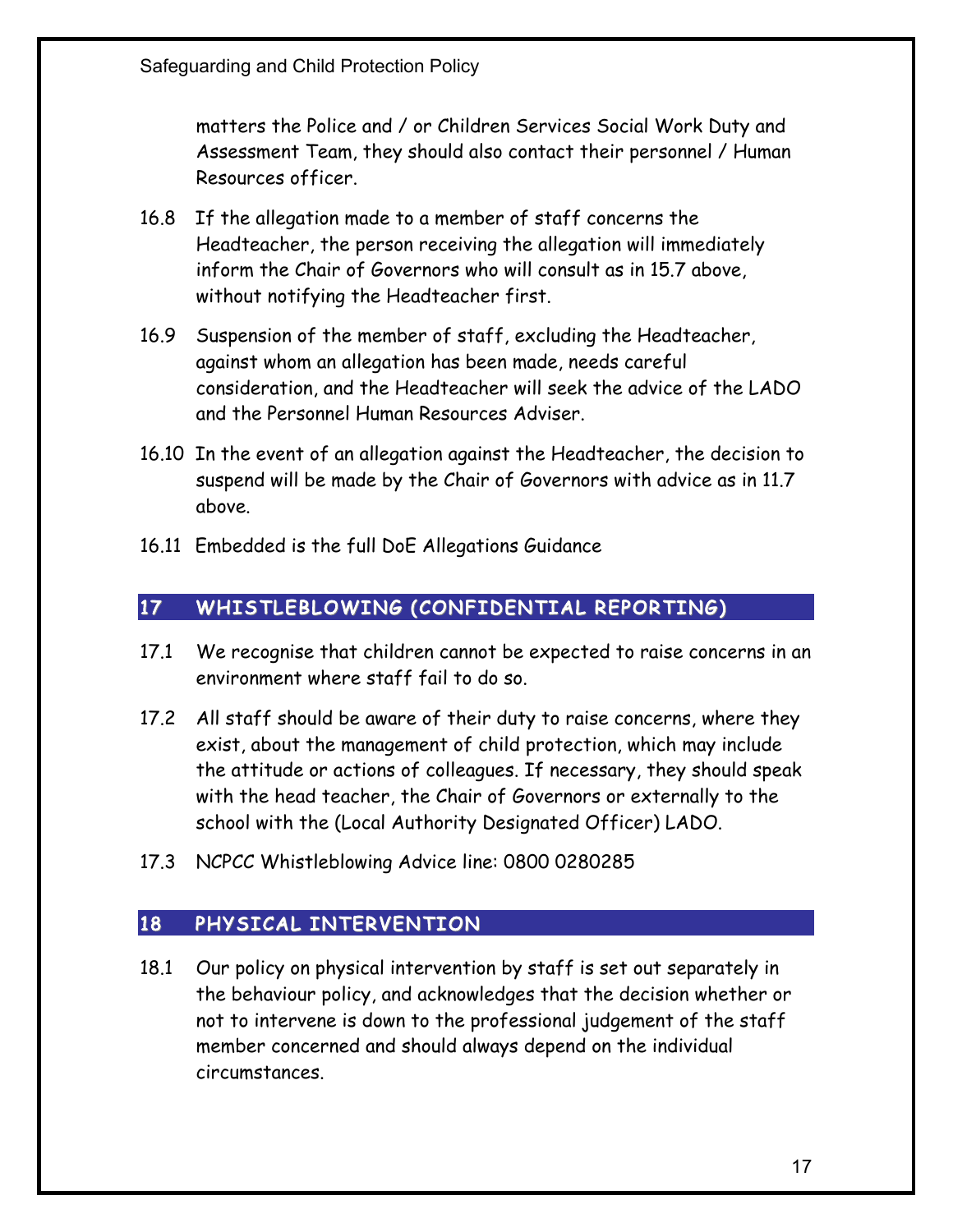- 18.2 Staff use physical intervention as a last resort, but staff are empowered to use reasonable force to prevent pupils from hurting themselves or others, from damaging property, or from causing disorder
- 18.3 In a school, force is used for two main purposes: to control pupils or to restrain them
- 18.4 Such events should be recorded and signed by a witness.
- 18.5 Staff who are likely to need to use physical intervention will be appropriately trained in the Team Teach (or Name) technique.
- 18.6 We understand that physical intervention of a nature which causes injury or distress to a child may be considered under child protection or disciplinary procedures.

# 19 BULLYING

19.1 Our policy on bullying is set out in a separate document in the behaviour policy and acknowledges that to allow or condone bullying may lead to consideration under child protection procedures. This includes homophobic and gender related bullying. The school delivers a zero tolerance approach to all forms of bullying including verbal, physical and cyber.

# 20 RACIST INCIDENTS

20.1 Our policy on racist incidents is set out in a separate policy and acknowledges that repeated racist incidents or a single serious incident may lead to consideration under child protection procedures.

# 21 PREVENTION AND EARLY HELP

- 21.1 We recognise that the school plays a significant part in the prevention of harm to our pupils by providing pupils with good lines of communication with trusted adults, supportive friends and an ethos of protection.
- 21.2 The school community will therefore: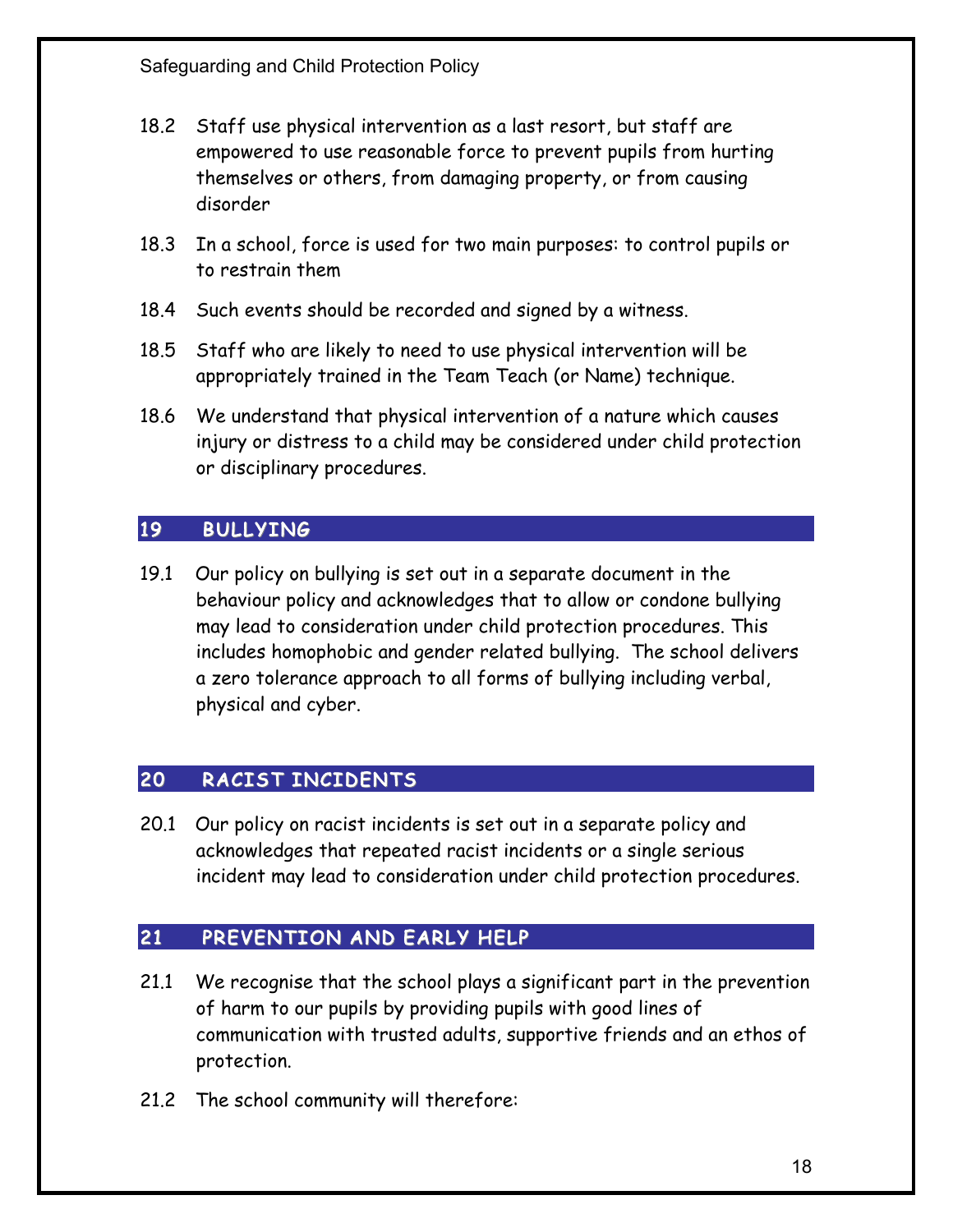- Ensure and maintain an ethos where children feel secure and are encouraged to talk and are always listened to. The Early Help process will involve identifying children, communicating with parents (when appropriate) and referring to appropriate agencies. Staff understands that learners with SEND can be particularly vulnerable and are duly vigilant.
- Establish and maintain an ethos where children feel secure and are encouraged to talk and are always listened to.
- Ensure that all children know there is an adult in the school whom they can approach if they are worried or in difficulty.
- Include across the curriculum, including and particularly within PSHE education, opportunities which equip children with the skills they need to stay safe from harm and to know to whom they should turn for help.

# 22 RADICALSATION

The current threat of radicalisation in the UK may include the exploitation of vulnerable people, to involve them in terrorism or in activity in support of terrorism. The school is clear that this exploitation and radicalisation should be viewed as a safeguarding concern.

- All pupils and teachers have the right to speak freely and voice their opinions. However, free speech is not an unqualified privilege but is subject to laws and policies governing equality, human rights, community safety and community cohesion.
- We seek to protect children against the messages of all violent extremism. When any member of staff has concerns that a pupil may be at risk of radicalisation or involvement in terrorism, they should speak to the designated lead. Staff use their judgement in identifying children who may be at risk of radicalisation. If there is a concern a referral will be make to Channel Programme via Children Social Care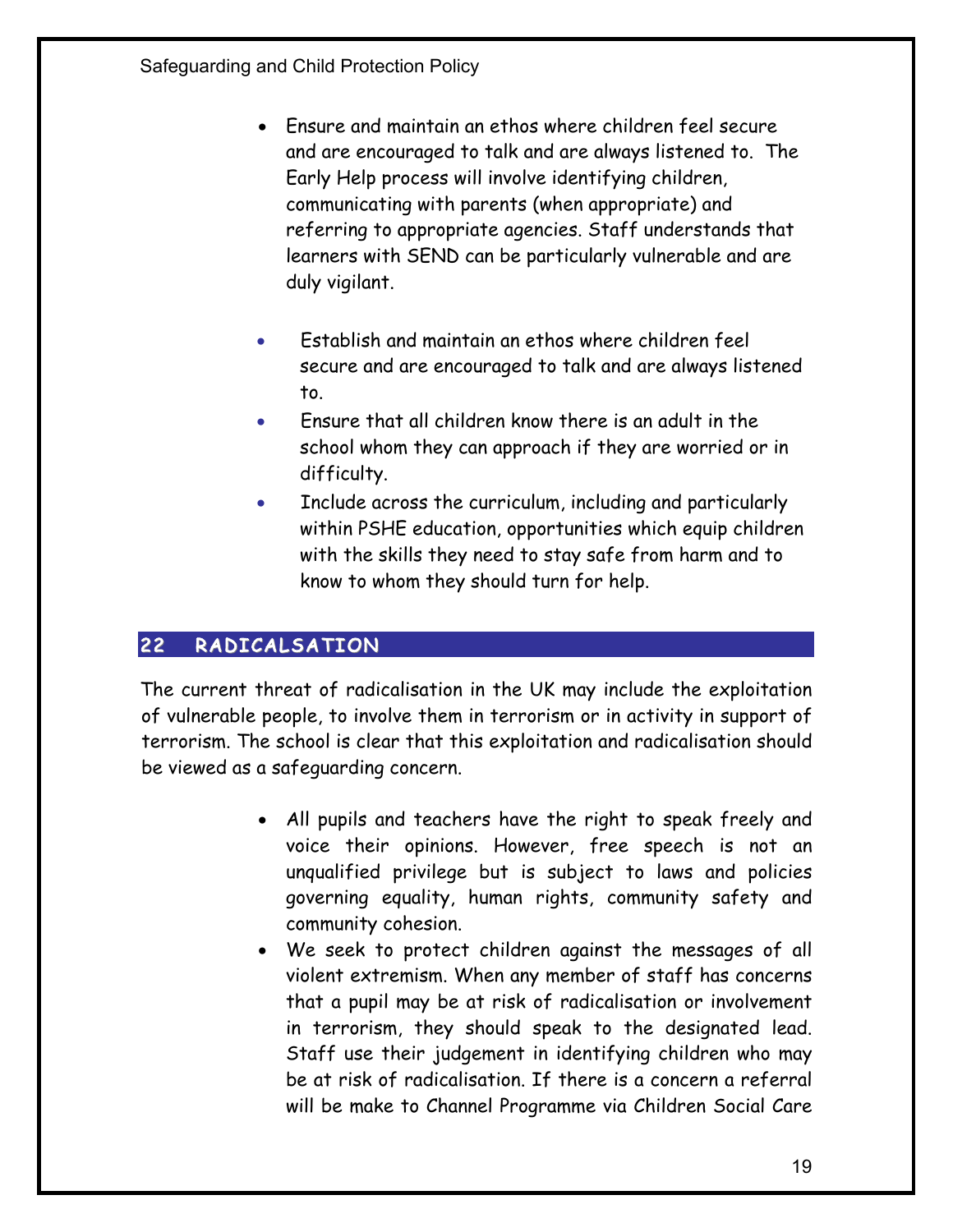0208 379 2507 or Prevent Officer in Enfield Sujeevan Ponnampalam 0208 379 6137.

# 23 HEALTH & SAFETY

Our Health & Safety policy, set out in a separate document, reflects the consideration we give to the protection of our children both physically within the school environment, and for example in relation to E safety.

## 24 THE USE OF SCHOOL PREMISIS BY OTHER ORGANISATIONS

22.1 Where services or activities are provided separately by another body using the school premises, the Head Teacher and Governing Body will seek assurance that the organisation concerned has appropriate policies and procedures in place with regard to safeguarding children and child protection and that relevant safeguarding checks have been made in respect of staff and volunteers. If assurance is not achieved, an application to use premises may be refused.

#### 25 SECURITY

All staff has a responsibility for maintaining awareness of buildings and grounds security and for reporting concerns that may come to light. We operate within a whole-school community ethos and welcome comments from pupils, parents and others about areas that may need improvement as well as what we are doing well.

Appropriate checks will be undertaken in respect of visitors and volunteers coming into school as outlined within guidance. Visitors will be expected to sign in and out via the office visitors log and to display a visitor's badge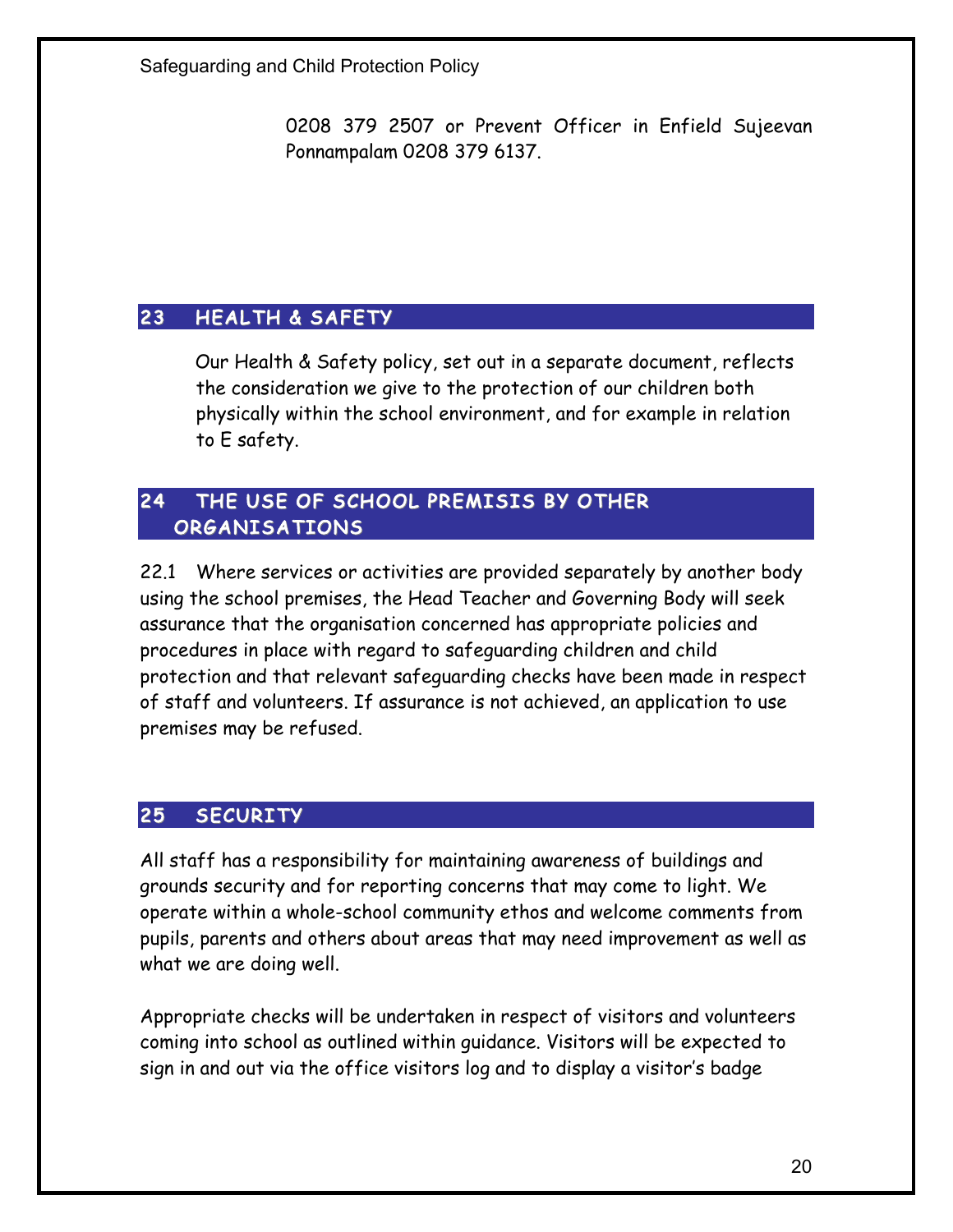whilst on school site. Any individual who is not known or identifiable should be challenged for clarification and reassurance.

The school will not accept the behaviour of any individual (parent or other) that threatens school security or leads others (child or adult) to feel unsafe. Such behaviour will be treated as a serious concern and may result in a decision to refuse access for that individual to the school site.

# 26 CONTACTS

Enfield Duty and Assessment Team's

- § Disability Duty Team (all age groups) 01323 466050
- Local Authority Designated Officer (LADO) Children's Safeguarding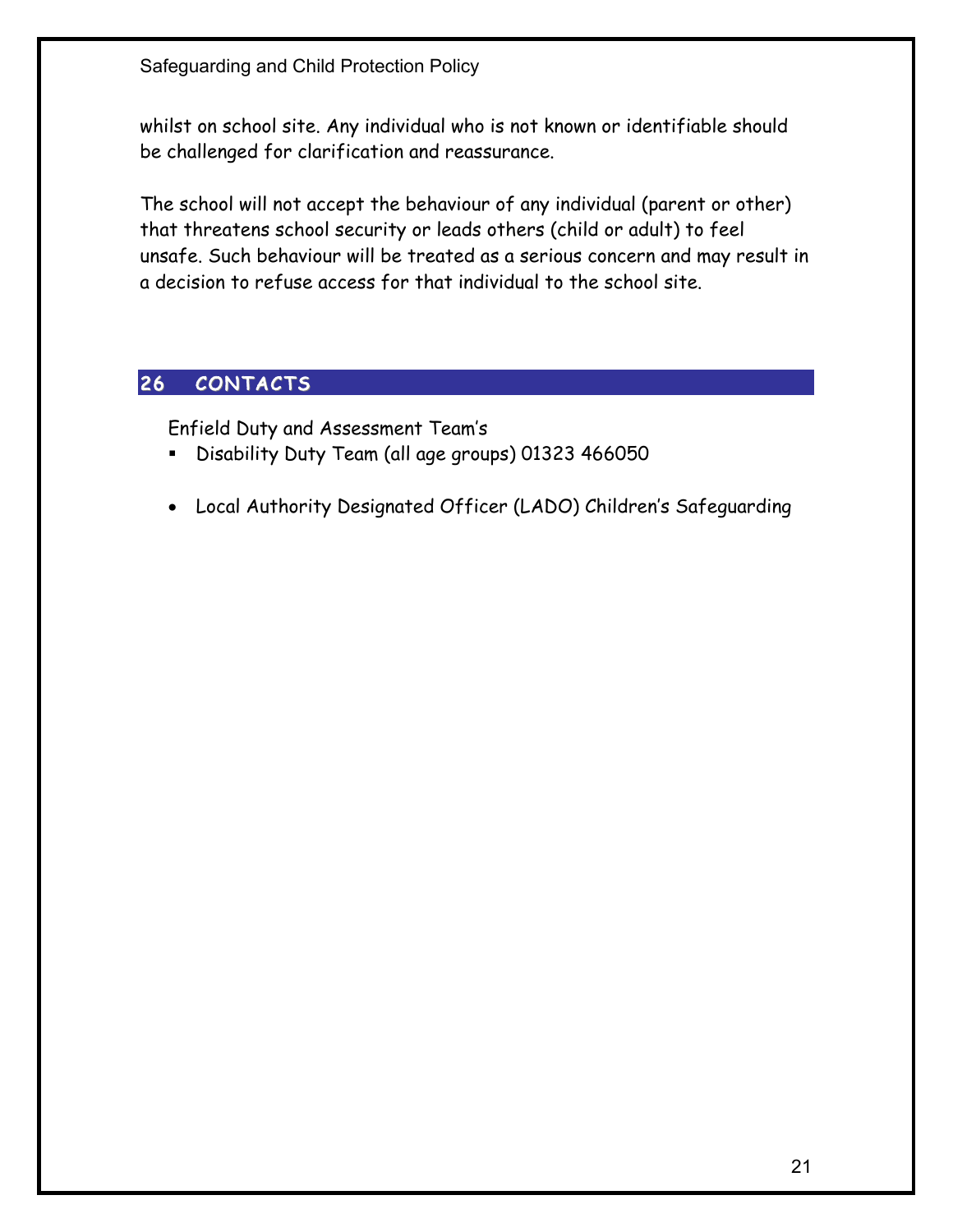## APPENDIX1: DEFINITIONS OF ABUSE AND INDICATORS OF **HARM**

## PHYSICAL ABUSE

Physical abuse may involve hitting, shaking, throwing, poisoning, burning or scalding, drowning, suffocating, or otherwise causing physical harm to a child. Physical harm may also be caused when a parent or carer fabricates the symptoms of, or deliberately induces, illness in a child.

## Indicators in the child

## **Bruising**

It is often possible to differentiate between accidental and inflicted bruises. The following must be considered as non accidental unless there is evidence or an adequate explanation provided:

- Bruising in or around the mouth
- Two simultaneous bruised eyes, without bruising to the forehead, (rarely accidental, though a single bruised eye can be accidental or abusive)
- Repeated or multiple bruising on the head or on sites unlikely to be injured accidentally, for example the back, mouth, cheek, ear, stomach, chest, under the arm, neck, genital and rectal areas
- Variation in colour possibly indicating injuries caused at different times
- The outline of an object used e.g. belt marks, hand prints or a hair brush
- Linear bruising at any site, particularly on the buttocks, back or face
- Bruising or tears around, or behind, the earlobe/s indicating injury by pulling or twisting
- Bruising around the face
- Grasp marks to the upper arms, forearms or leg
- Petechae haemorrhages (pinpoint blood spots under the skin.) Commonly associated with slapping, smothering/suffocation, strangling and squeezing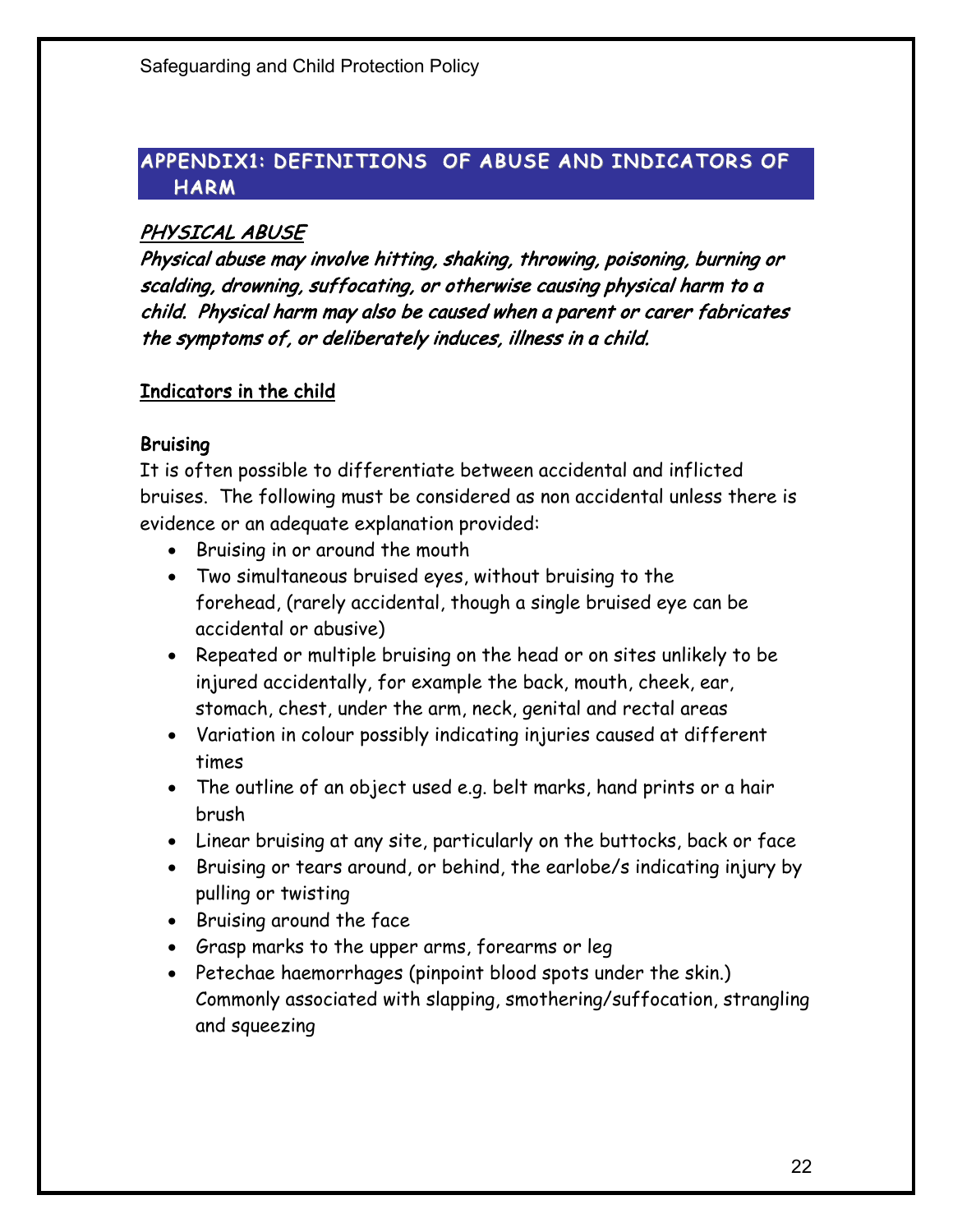# Fractures

Fractures may cause pain, swelling and discolouration over a bone or joint. It is unlikely that a child will have had a fracture without the carers being aware of the child's distress.

If the child is not using a limb, has pain on movement and/or swelling of the limb, there may be a fracture.

There are grounds for concern if:

- The history provided is vague, non-existent or inconsistent
- There are associated old fractures
- Medical attention is sought after a period of delay when the fracture has caused symptoms such as swelling, pain or loss of movement

Rib fractures are only caused in major trauma such as in a road traffic accident, a severe shaking injury or a direct injury such as a kick. Skull fractures are uncommon in ordinary falls, i.e. from three feet or less. The injury is usually witnessed, the child will cry and if there is a fracture, there is likely to be swelling on the skull developing over 2 to 3 hours. All fractures of the skull should be taken seriously.

# Mouth Injuries

Tears to the frenulum (tissue attaching upper lip to gum) often indicates force feeding of a baby or a child with a disability. There is often finger bruising to the cheeks and around the mouth. Rarely, there may also be grazing on the palate.

# Poisoning

Ingestion of tablets or domestic poisoning in children under 5 is usually due to the carelessness of a parent or carer, but it may be self harm even in young children.

# Fabricated or Induced Illness

Professionals may be concerned at the possibility of a child suffering significant harm as a result of having illness fabricated or induced by their carer. Possible concerns are:

- Discrepancies between reported and observed medical conditions, such as the incidence of fits
- Attendance at various hospitals, in different geographical areas
- Development of feeding / eating disorders, as a result of unpleasant feeding interactions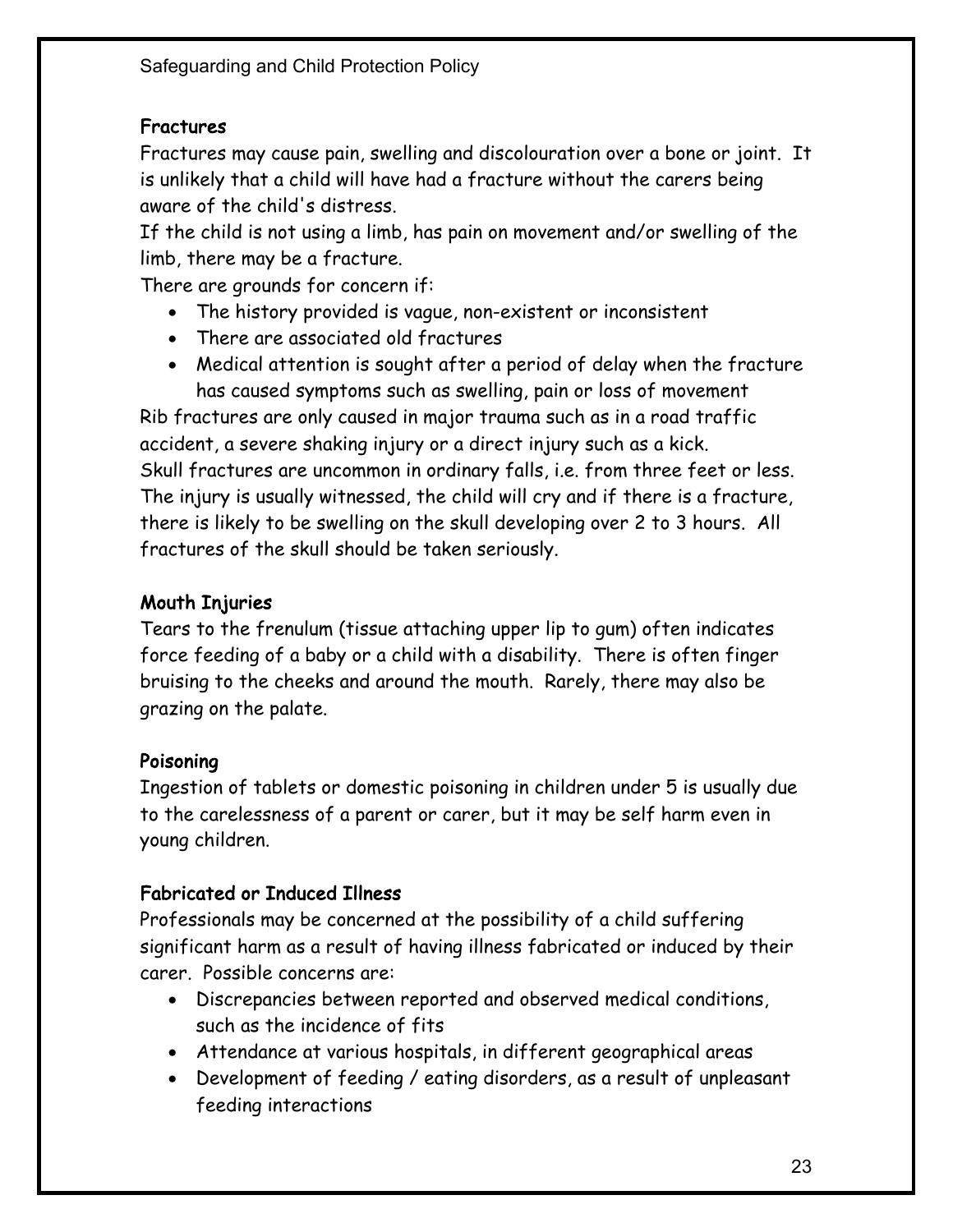- The child developing abnormal attitudes to their own health
- Non organic failure to thrive a child does not put on weight and grow and there is no underlying medical cause
- Speech, language or motor developmental delays
- Dislike of close physical contact
- Attachment disorders
- Low self esteem
- Poor quality or no relationships with peers because social interactions are restricted
- Poor attendance at school and under-achievement

# Bite Marks

Bite marks can leave clear impressions of the teeth when seen shortly after the injury has been inflicted. The shape then becomes a more defused ring bruise or oval or crescent shaped. Those over 3cm in diameter are more likely to have been caused by an adult or older child.

A medical/dental opinion, preferably within the first 24 hours, should be sought where there is any doubt over the origin of the bite.

# Burns and Scalds

It can be difficult to distinguish between accidental and non-accidental burns and scalds. Scalds are the most common intentional burn injury recorded.

Any burn with a clear outline may be suspicious e.g. circular burns from cigarettes, linear burns from hot metal rods or electrical fire elements, burns of uniform depth over a large area, scalds that have a line indicating immersion or poured liquid.

Old scars indicating previous burns/scalds which did not have appropriate treatment or adequate explanation. Scalds to the buttocks of a child, particularly in the absence of burns to the feet, are indicative of dipping into a hot liquid or bath.

The following points are also worth remembering:

- A responsible adult checks the temperature of the bath before the child gets in.
- A child is unlikely to sit down voluntarily in a hot bath and cannot accidentally scald its bottom without also scalding his or her feet.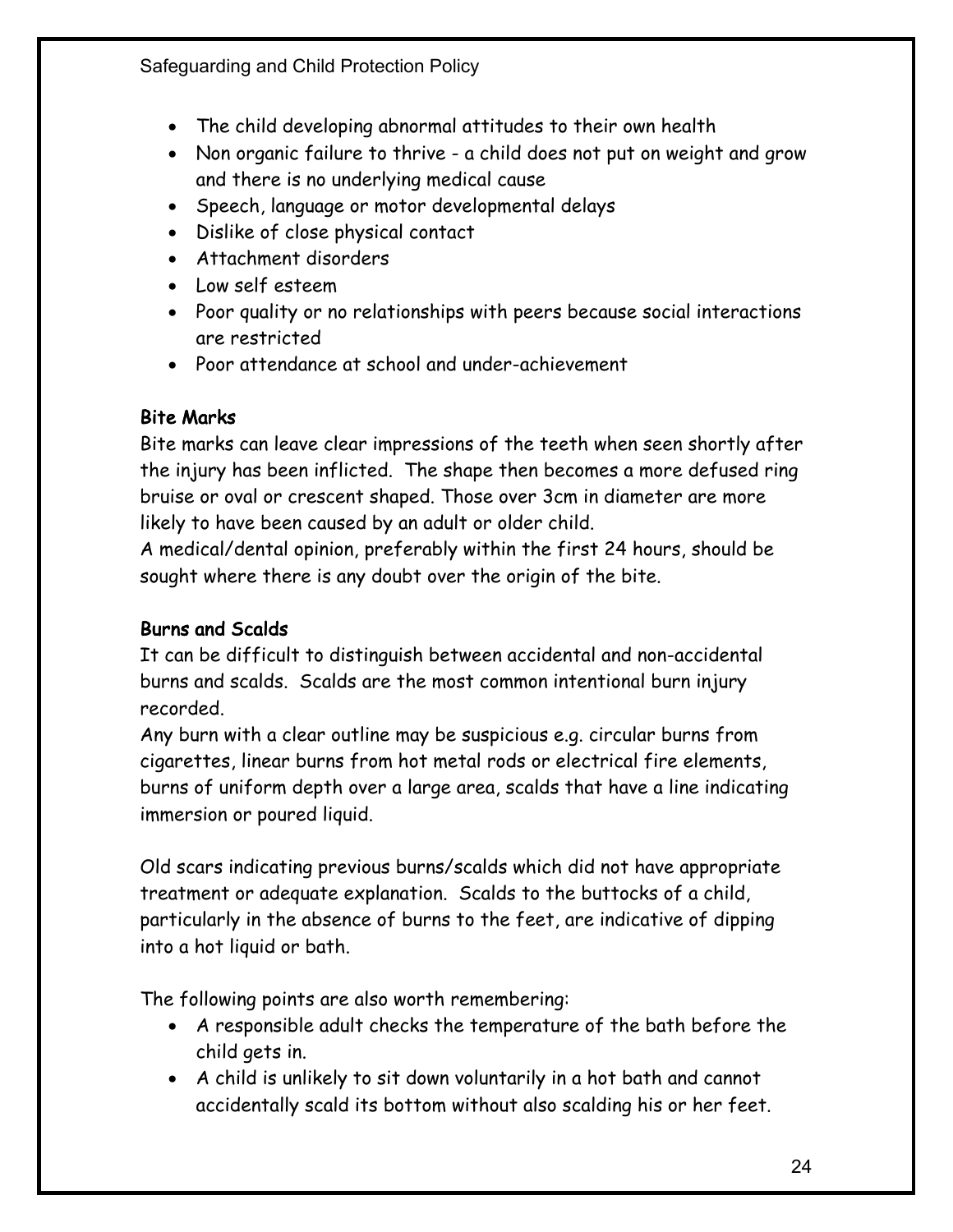• A child getting into too hot water of his or her own accord will struggle to get but and there will be splash marks

## **Scars**

A large number of scars or scars of different sizes or ages, or on different parts of the body, or unusually shaped, may suggest abuse.

## Emotional/behavioural presentation

Refusal to discuss injuries Admission of punishment which appears excessive Fear of parents being contacted and fear of returning home Withdrawal from physical contact Arms and legs kept covered in hot weather Fear of medical help Aggression towards others Frequently absent from school An explanation which is inconsistent with an injury Several different explanations provided for an injury

## Indicators in the parent

May have injuries themselves that suggest domestic violence Not seeking medical help/unexplained delay in seeking treatment Reluctant to give information or mention previous injuries Absent without good reason when their child is presented for treatment Disinterested or undisturbed by accident or injury Aggressive towards child or others Unauthorised attempts to administer medication Tries to draw the child into their own illness. Past history of childhood abuse, self harm, false allegations of physical or sexual assault Parent/carer may be over involved in participating in medical tests, taking temperatures and measuring bodily fluids Observed to be intensely involved with their children, never taking a much needed break nor allowing anyone else to undertake their child's care. May appear unusually concerned about the results of investigations which may indicate physical illness in the child Wider parenting difficulties may (or may not) be associated with this form of abuse.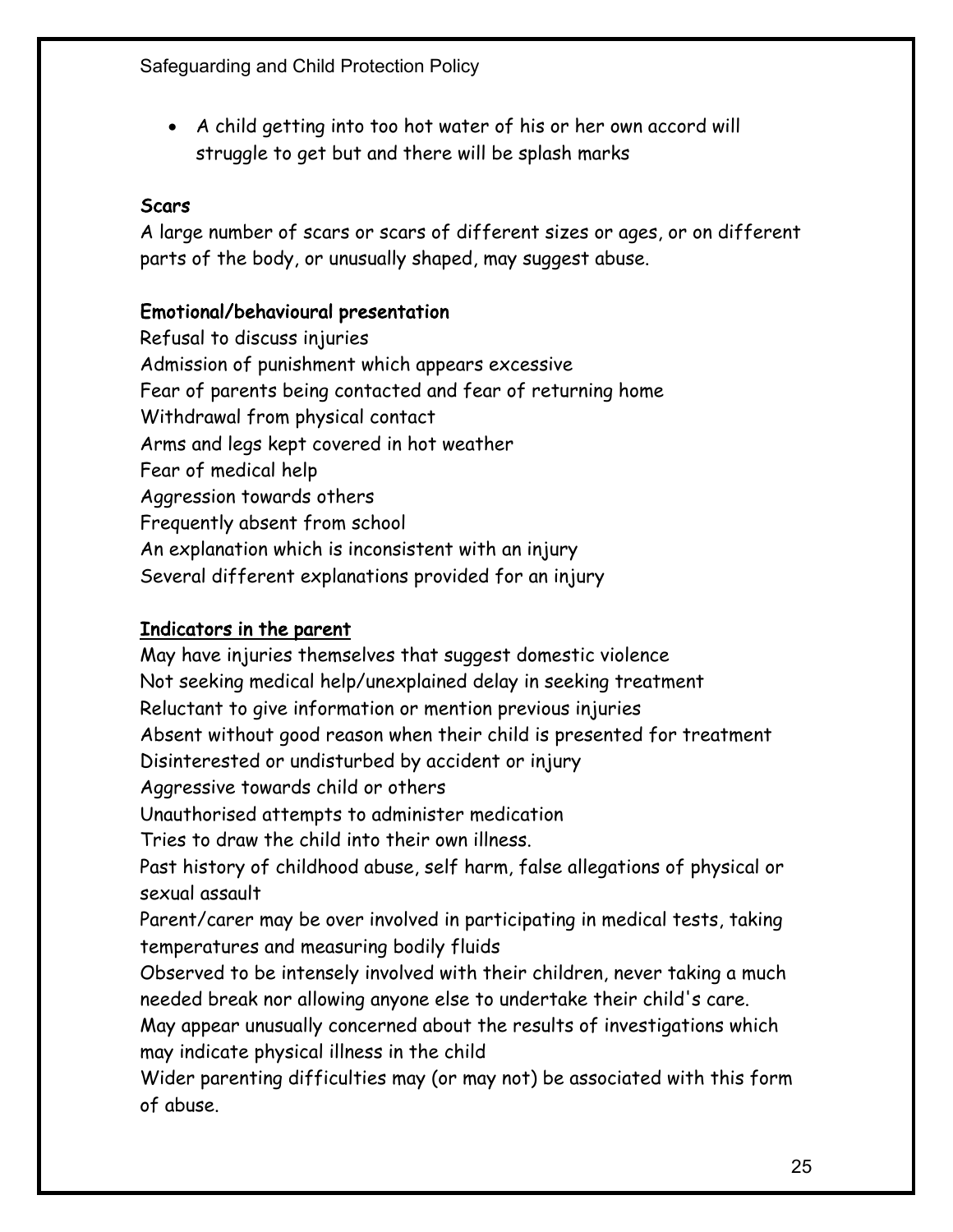Parent/carer has convictions for violent crimes.

## Indicators in the family/environment

Marginalised or isolated by the community History of mental heath, alcohol or drug misuse or domestic violence History of unexplained death, illness or multiple surgery in parents and/or siblings of the family Past history of childhood abuse, self harm, false allegations of physical or sexual assault or a culture of physical chastisement.

# EMOTIONAL ABUSE

Emotional abuse is the persistent emotional maltreatment of a child such as to cause severe and persistent adverse effects on the child's emotional development. It may involve conveying to children that they are worthless or unloved, inadequate, or valued only insofar as they meet the needs of another person.

It may include not giving the child opportunities to express their views, deliberately silencing them or 'making fun' of what they say or how they communicate.

It may feature age or developmentally inappropriate expectations being imposed on children. These may include interactions that are beyond the child's developmental capability, as well as overprotection and limitation of exploration and learning, or preventing the child participating in normal social interaction.

It may involve seeing or hearing the ill-treatment of another. It may involve serious bullying (including cyberbullying), causing children frequently to feel frightened or in danger, or the exploitation or corruption of children. Some level of emotional abuse is involved in all types of maltreatment of a child, though it may occur alone.

# Indicators in the child

Developmental delay Abnormal attachment between a child and parent/carer e.g. anxious, indiscriminate or no attachment Aggressive behaviour towards others Child scapegoated within the family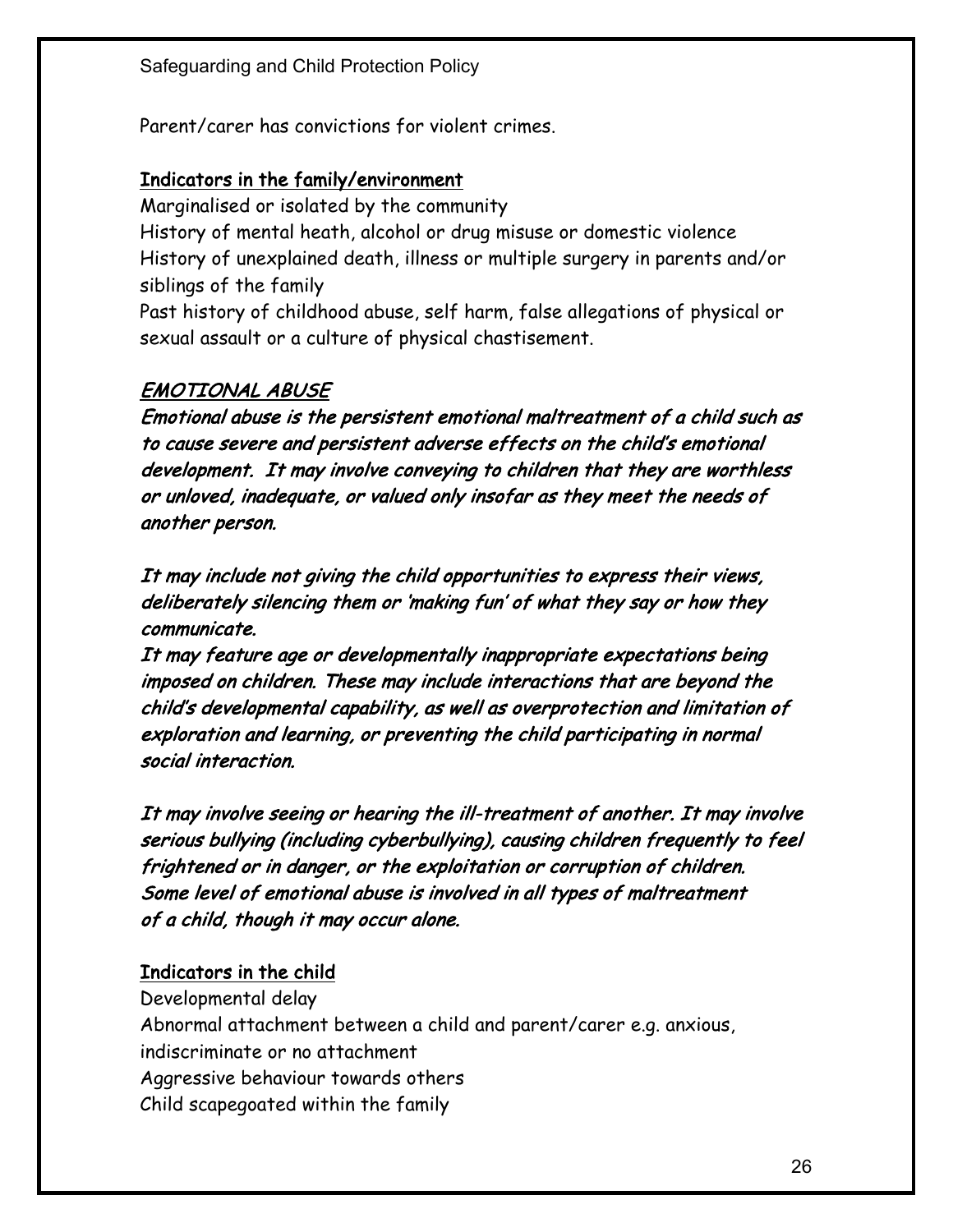Frozen watchfulness, particularly in pre-school children Low self esteem and lack of confidence Withdrawn or seen as a 'loner' - difficulty relating to others Over-reaction to mistakes Fear of new situations Inappropriate emotional responses to painful situations Neurotic behaviour (e.g. rocking, hair twisting, thumb sucking) Self harm Fear of parents being contacted Extremes of passivity or aggression Drug/solvent abuse Chronic running away Compulsive stealing Low self-esteem Air of detachment – 'don't care' attitude Social isolation – does not join in and has few friends Depression, withdrawal Behavioural problems e.g. aggression, attention seeking, hyperactivity, poor attention Low self esteem, lack of confidence, fearful, distressed, anxious Poor peer relationships including withdrawn or isolated behaviour

# Indicators in the parent

Domestic abuse, adult mental health problems and parental substance misuse may be features in families where children are exposed to abuse.

Abnormal attachment to child e.g. overly anxious or disinterest in the child Scapegoats one child in the family

Imposes inappropriate expectations on the child e.g. prevents the child's developmental exploration or learning, or normal social interaction through overprotection.

Wider parenting difficulties may (or may not) be associated with this form of abuse.

#### Indicators of in the family/environment

Lack of support from family or social network.

Marginalised or isolated by the community.

History of mental heath, alcohol or drug misuse or domestic violence.

History of unexplained death, illness or multiple surgery in parents and/or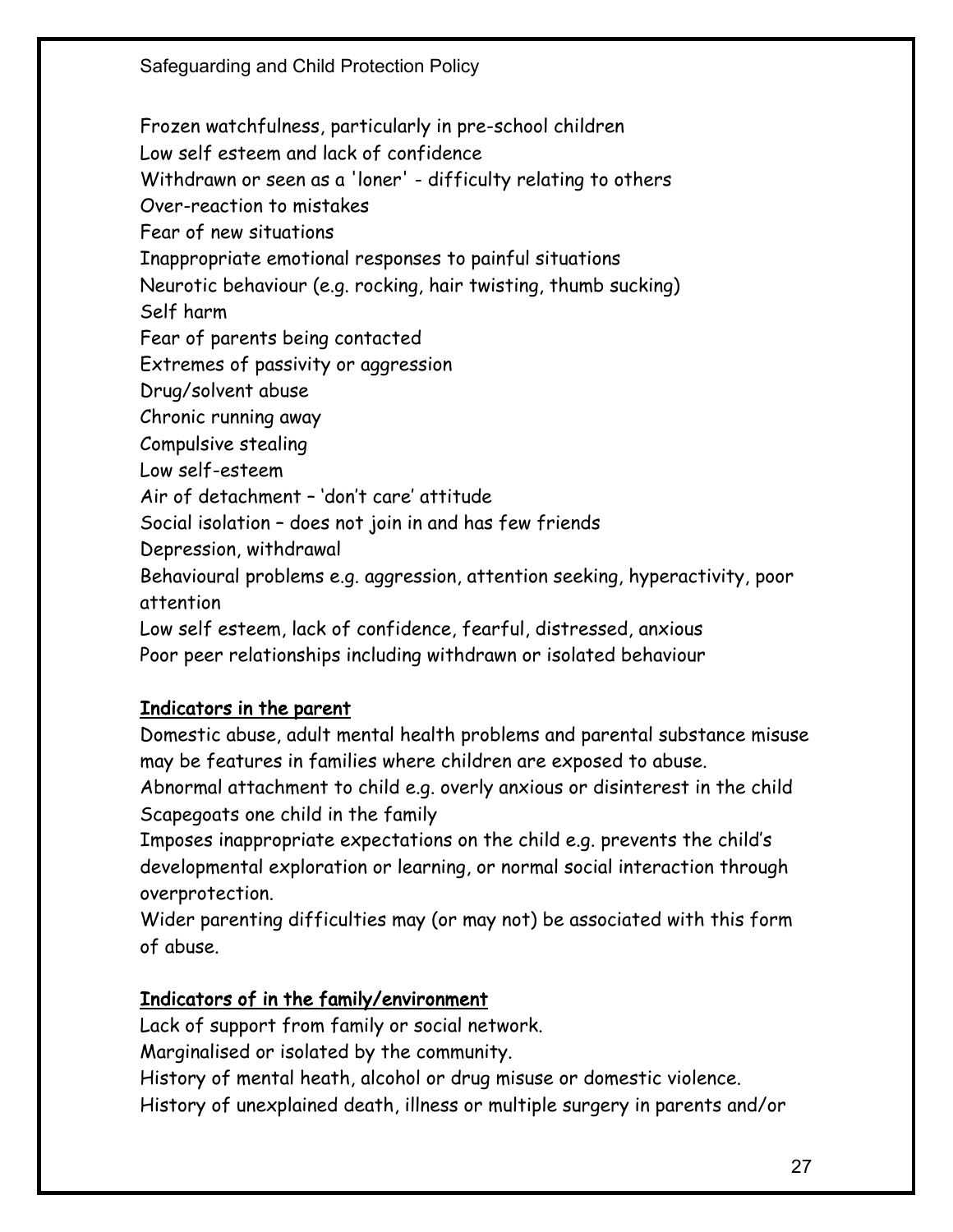## siblings of the family

Past history of childhood abuse, self harm, somatising disorder or false allegations of physical or sexual assault or a culture of physical chastisement.

## **NEGLECT**

Neglect is the persistent failure to meet a child's basic physical and/or psychological needs, likely to result in the serious impairment of the child's health or development. Neglect may occur during pregnancy as a result of maternal substance abuse.

Once a child is born, neglect may involve a parent or carer failing to:

- provide adequate food, clothing and shelter (including exclusion from home or abandonment);
- protect a child from physical and emotional harm or danger;
- ensure adequate supervision (including the use of inadequate caregivers); or
- ensure access to appropriate medical care or treatment.

## It may also include neglect of, or unresponsiveness to, a child's basic emotional needs.

## Indicators in the child

#### Physical presentation

Failure to thrive or, in older children, short stature Underweight Frequent hunger Dirty, unkempt condition Inadequately clothed, clothing in a poor state of repair Red/purple mottled skin, particularly on the hands and feet, seen in the winter due to cold Swollen limbs with sores that are slow to heal, usually associated with cold injury Abnormal voracious appetite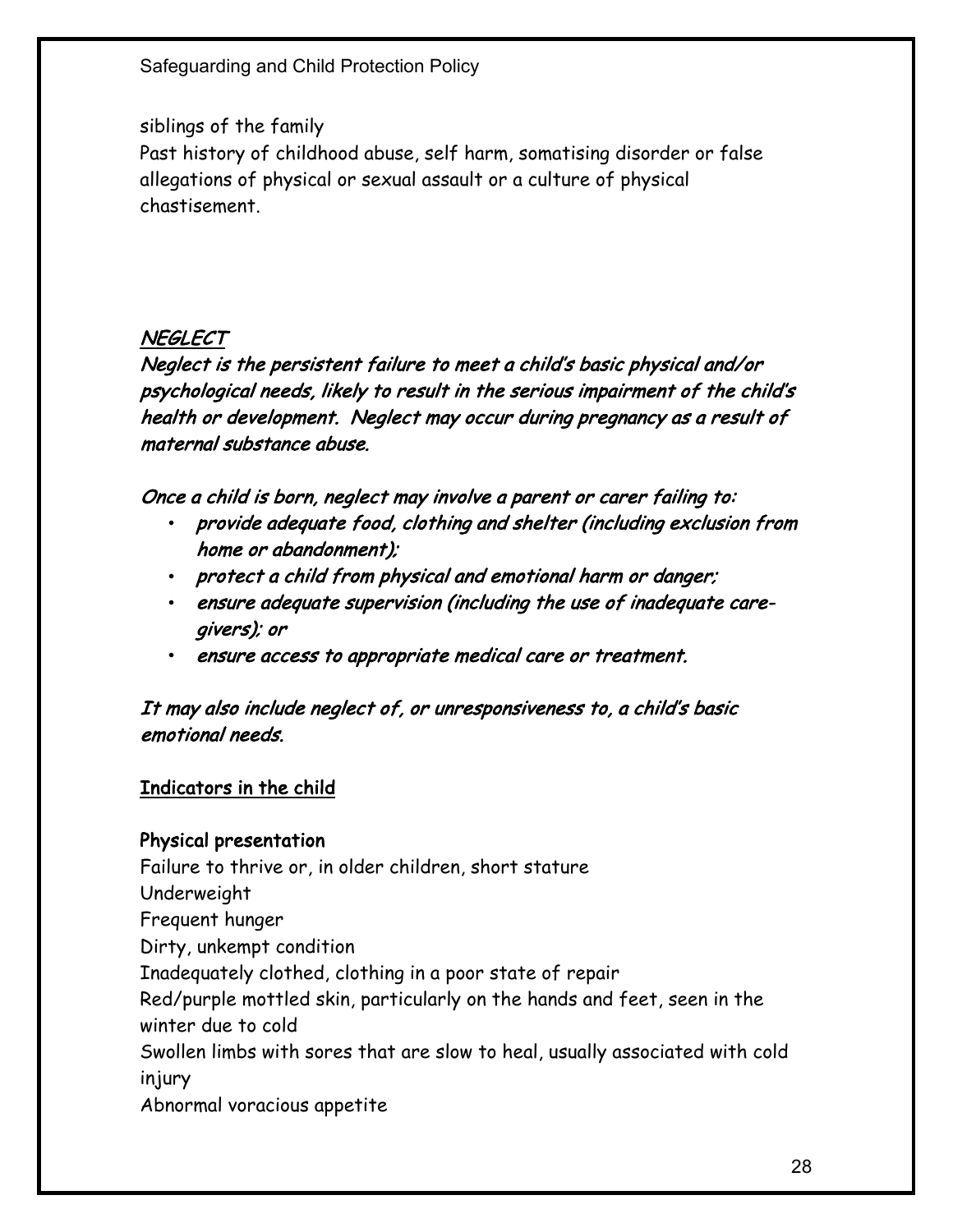Dry, sparse hair Recurrent / untreated infections or skin conditions e.g. eczema or persistent head lice / scabies/ diarrhoea Unmanaged / untreated health / medical conditions including poor dental health Frequent accidents or injuries

#### Development

General delay, especially speech and language delay Inadequate social skills and poor socialization

#### Emotional/behavioural presentation

Attachment disorders Absence of normal social responsiveness Indiscriminate behaviour in relationships with adults Emotionally needy Compulsive stealing Constant tiredness Frequently absent or late at school Poor self esteem Destructive tendencies Thrives away from home environment Aggressive and impulsive behaviour Disturbed peer relationships Self harming behaviour

#### Indicators in the parent

Dirty, unkempt presentation Inadequately clothed Inadequate social skills and poor socialisation Abnormal attachment to the child e.g. anxious Low self esteem and lack of confidence Failure to meet the basic essential needs e.g. adequate food, clothes, warmth, hygiene Failure to meet the child's health and medical needs e.g. poor dental health; failure to attend or keep appointments with health visitor, GP or hospital;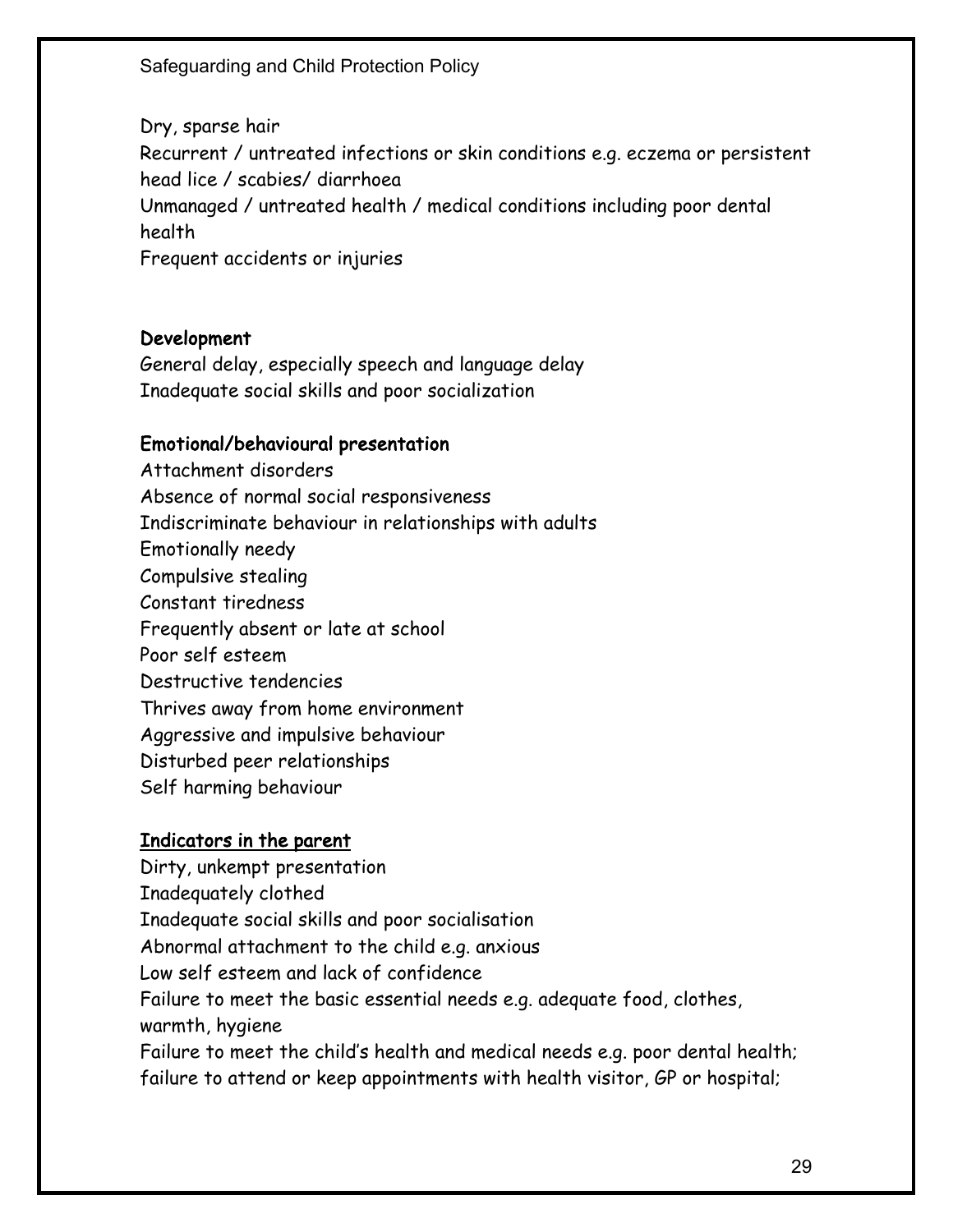lack of GP registration; failure to seek or comply with appropriate medical treatment; failure to address parental substance misuse during pregnancy Child left with adults who are intoxicated or violent Child abandoned or left alone for excessive periods

Wider parenting difficulties, may (or may not) be associated with this form of abuse

## Indicators in the family/environment

History of neglect in the family

Family marginalised or isolated by the community.

Family has history of mental heath, alcohol or drug misuse or domestic violence.

History of unexplained death, illness or multiple surgery in parents and/or siblings of the family

Family has a past history of childhood abuse, self harm, somatising disorder or false allegations of physical or sexual assault or a culture of physical chastisement.

Dangerous or hazardous home environment including failure to use home safety equipment; risk from animals

Poor state of home environment e.g. unhygienic facilities, lack of appropriate sleeping arrangements, inadequate ventilation (including passive smoking) and lack of adequate heating

Lack of opportunities for child to play and learn

# SEXUAL ABUSE

Sexual abuse involves forcing or enticing a child or young person to take part in sexual activities, not necessarily involving a high level of violence, whether or not the child is aware of what is happening.

The activities may involve physical contact, including assault by penetration (for example, rape or oral sex) or non-penetrative acts such as masturbation, kissing, rubbing and touching outside of clothing.

They may also include non-contact activities, such as involving children in looking at, or in the production of, sexual images, watching sexual activities, encouraging children to behave in sexually inappropriate ways, or grooming a child in preparation for abuse (including via the internet).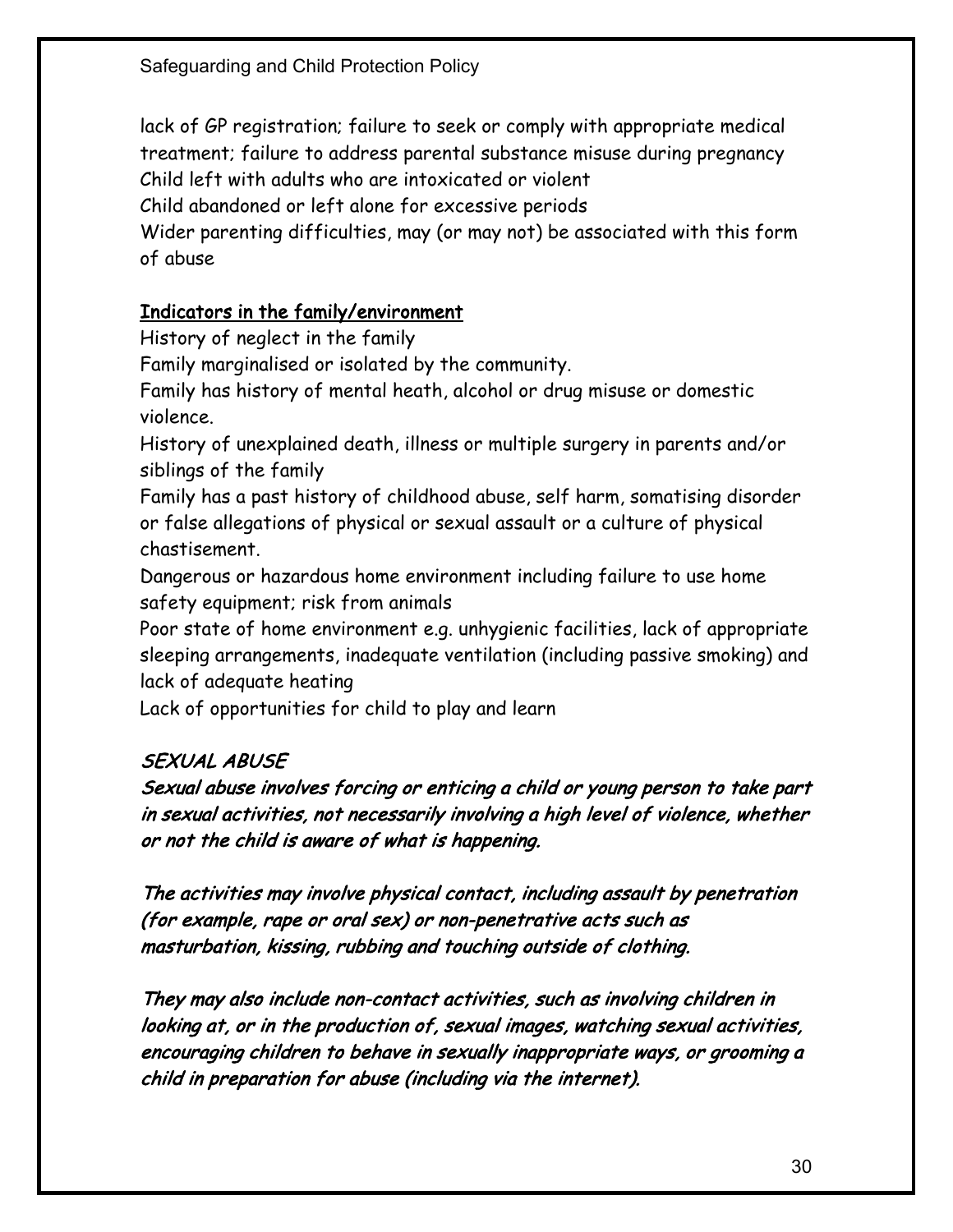## Sexual abuse is not solely perpetrated by adult males. Women can also commit acts of sexual abuse, as can other children.

#### Indicators in the child

#### Physical presentation

Urinary infections, bleeding or soreness in the genital or anal areas Recurrent pain on passing urine or faeces Blood on underclothes Sexually transmitted infections Vaginal soreness or bleeding Pregnancy in a younger girl where the identity of the father is not disclosed and/or there is secrecy or vagueness about the identity of the father Physical symptoms such as injuries to the genital or anal area, bruising to buttocks, abdomen and thighs, sexually transmitted disease, presence of semen on vagina, anus, external genitalia or clothing

## Emotional/behavioural presentation

Makes a disclosure. Demonstrates sexual knowledge or behaviour inappropriate to age/stage of development, or that is unusually explicit Inexplicable changes in behaviour, such as becoming aggressive or withdrawn Self-harm - eating disorders, self mutilation and suicide attempts Poor self-image, self-harm, self-hatred Reluctant to undress for PE Running away from home Poor attention / concentration (world of their own) Sudden changes in school work habits, become truant Withdrawal, isolation or excessive worrying Inappropriate sexualised conduct Sexually exploited or indiscriminate choice of sexual partners Wetting or other regressive behaviours e.g. thumb sucking Draws sexually explicit pictures Depression

#### Indicators in the parents

Comments made by the parent/carer about the child. Lack of sexual boundaries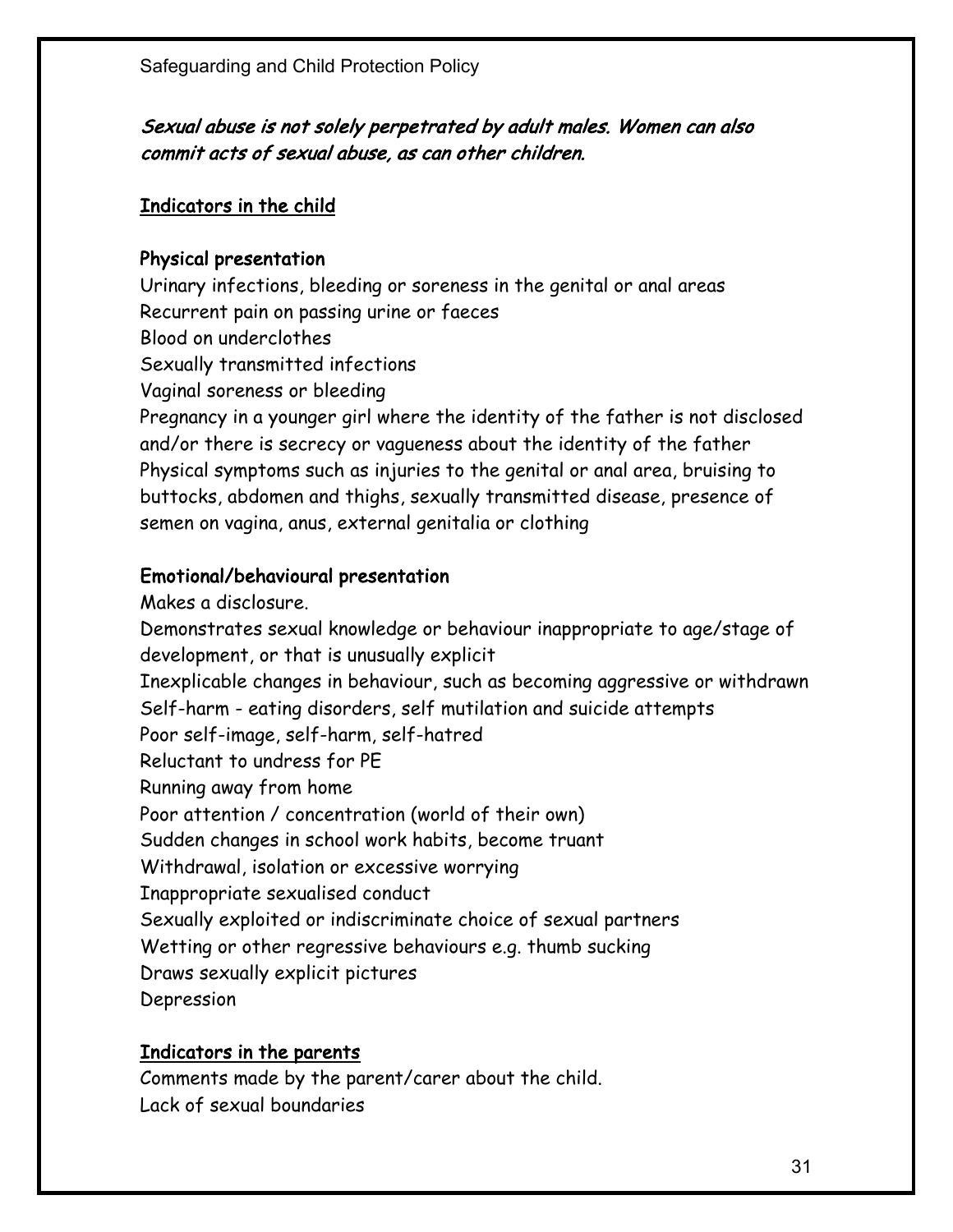Wider parenting difficulties or vulnerabilities Grooming behaviour Parent is a sex offender

## Indicators in the family/environment

Marginalised or isolated by the community.

History of mental heath, alcohol or drug misuse or domestic violence.

History of unexplained death, illness or multiple surgery in parents and/or siblings of the family

Past history of childhood abuse, self harm, somatising disorder or false allegations of physical or sexual assault or a culture of physical chastisement.

Family member is a sex offender

Physical Abuse may involve hitting, shaking, throwing, poisoning, burning or scalding, drowning, suffocating, or otherwise causing physical harm to the child. Physical harm may also be caused when a parent or carer fabricates the symptoms of, or deliberately induces illness in a child.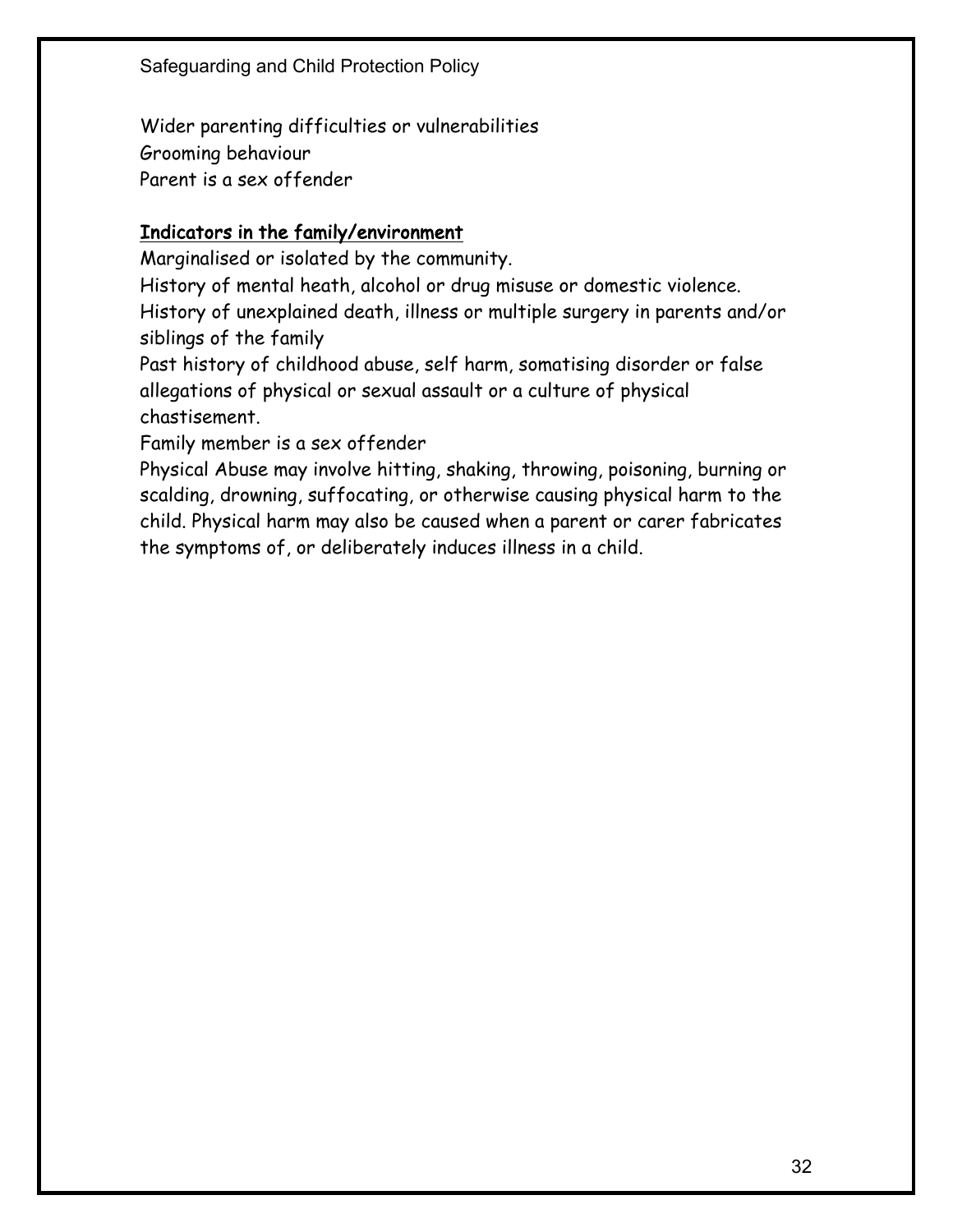# Context Child protection during the COVID-19 measures Annex to Child Protection policy – version 1.0

The way schools and colleges are currently operating in response to coronavirus (COVID-19) is fundamentally different to business as usual. Most children are no longer in a school setting and staff numbers have been affected by the outbreak.

Schools have been asked to provide care for children who are vulnerable and children whose parents are critical to the COVID-19 response and cannot be safely cared for at home.

This annex to our Child Protection policy sets out details of our safeguarding arrangements for:

- 1. Version control and dissemination
- 2. Safeguarding priority
- 3. Current school position
- 4. Safeguarding partners' advice
- 5. Roles and responsibilities
- 6. Vulnerable children
- 7. Increased vulnerability or risk
- 8. Attendance
- 9. Reporting concerns about children and staff
- 10. Safeguarding training and induction
- 11. Safer recruitment/volunteers and movement of staff
- 12. Peer on peer abuse
- 13. Online safety
- 14. New children at the school
- 15. Supporting children not in school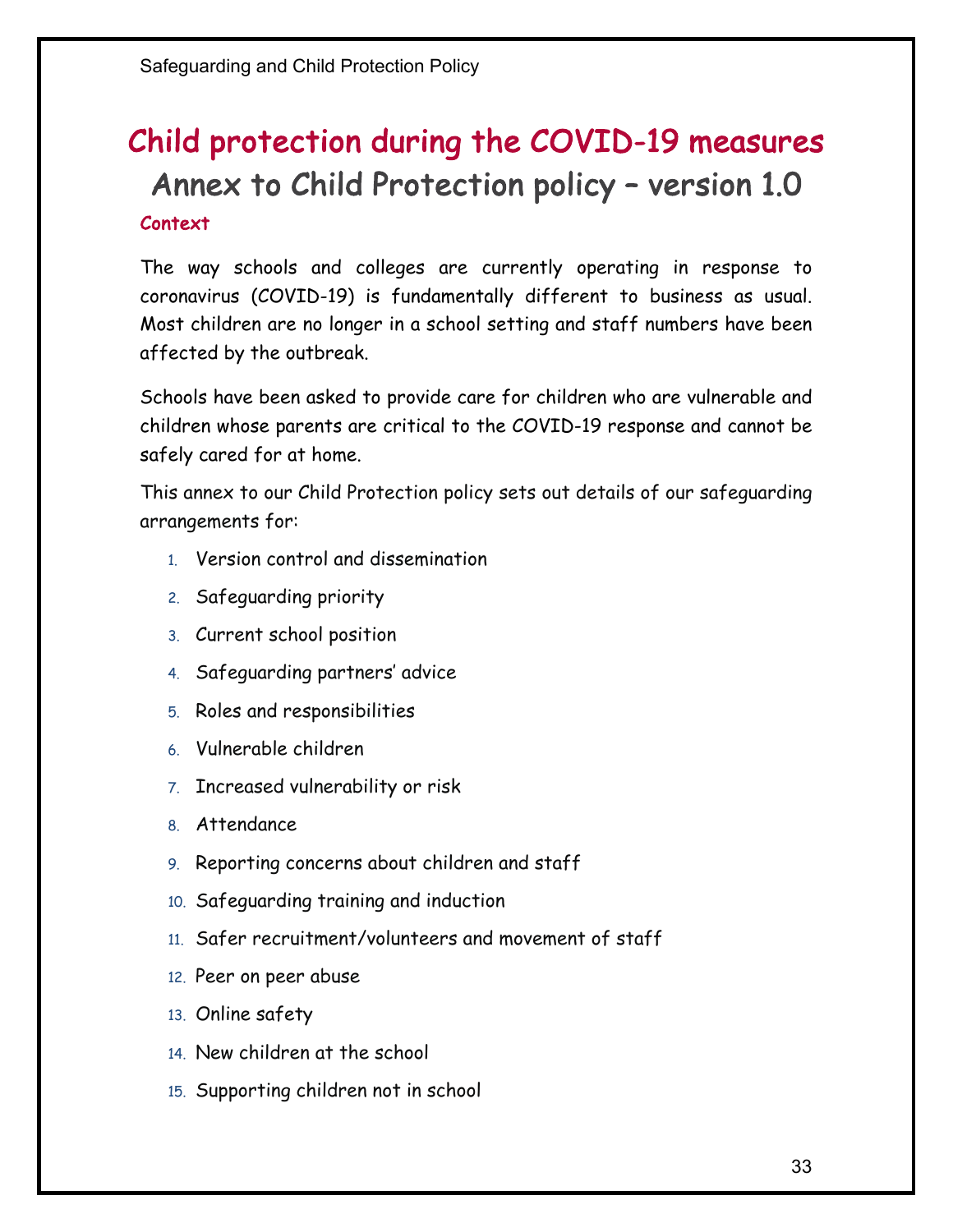#### Version control and dissemination

This is version 1.0 of this annex. It will be reviewed by our designated safeguarding lead (DSL) or a deputy DSL on a weekly basis as circumstances continue to evolve or following updated Department for Education advice or guidance. It is available on the school website www.smab.enfield.sch.uk and is made available to staff via DBprimary in policy section.

We will ensure that on any given day all staff and volunteers in attendance will be aware of who the DSL and deputy DSLs are and how staff and volunteers can to speak to them.

#### Safeguarding priority

During these challenging times the safeguarding of all children at our school – whether they are currently at home or in attendance – continues to be our priority. The following fundamental safeguarding principles remain the same:

- the best interests of children continue to come first
- if anyone in our school has a safeguarding concern, they will act immediately
- a designated safeguarding lead (DSL) or deputy DSL will always be available
- no unsuitable people will be allowed to gain access to children
- children should continue to be protected when they are online.

#### Current school position

St Michael at Bowes is set up as a cluster school based at Tottenhall Infant School.

All staff and volunteers attending on site from outside our school will complete an induction to ensure they are aware of safeguarding risks and know how to act if they have concerns.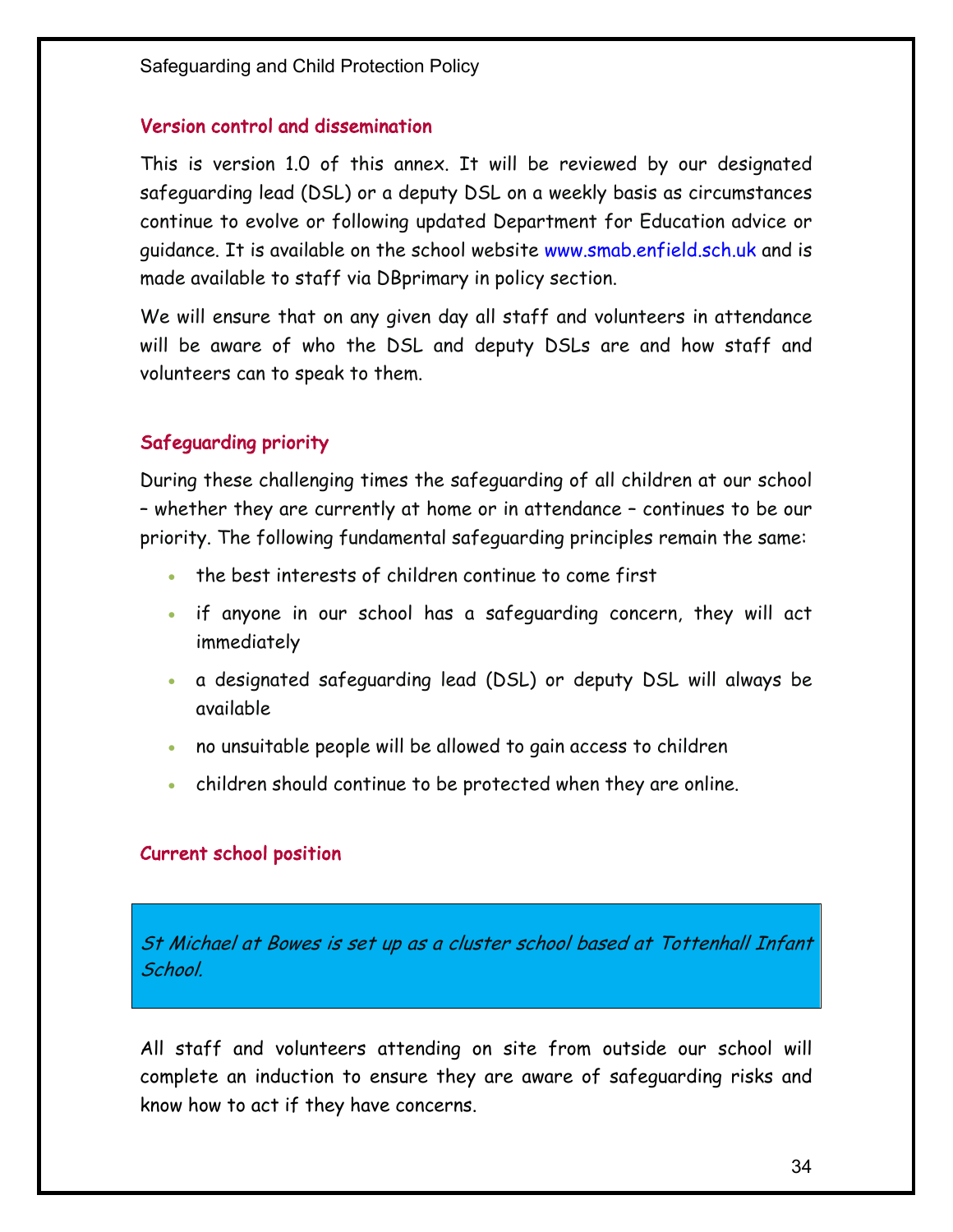#### Safeguarding partners' advice

We continue to work closely with our three safeguarding partners, and we will ensure this annex is consistent with their advice. This will include expectations for supporting children with Education, Health and Care (EHC) plans, the local authority designated officer and children's social care, reporting mechanisms, referral thresholds and children in need.

#### Roles and responsibilities

The roles and responsibilities for safeguarding in our school remain in line with our Child Protection Policy.

If possible, our DSL and at least one deputy DSL will be available on site during the school day. Where this is not possible, we will:

- have a trained DSL or deputy DSL available by phone and/or online video; or
- ensure we have access to a trained DSL or deputy DSL from another school or college by phone and/or online video.

Where our DSL or a deputy DSL cannot be on site, then in addition to one of the above options we will also ensure a senior leader from the school takes responsibility for co-ordinating safeguarding on site.

**The designated safeguarding lead (DSL) for child protection is** Bridget Lennon

Contact details: email: blennon@smab.enfield.sch.uk

**The deputy designated lead(s) is/are** Debbie Butcher

Contact details: email: headteacher@smab.enfield.sch.uk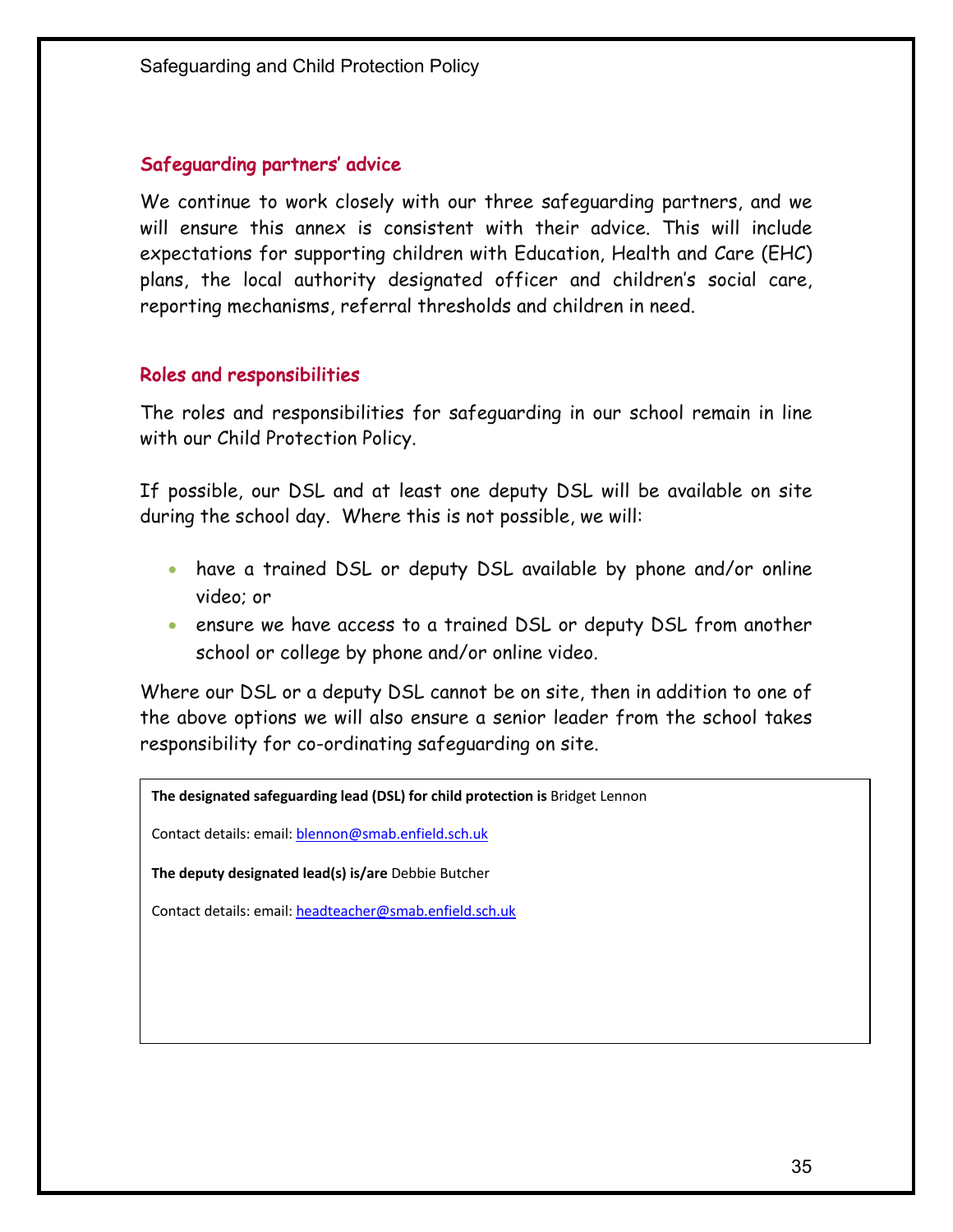#### Vulnerable children

Vulnerable children include those who have a social worker and those children and young people up to the age of 25 with Education or Health Care (EHC) plans.

Those who have a social worker include children who have a child protection plan and those who are looked after by the local authority. A child may also be deemed to be vulnerable if they have been assessed as being in need or otherwise meet the definition in section 17 of the Children Act 1989.

There is an expectation that vulnerable children who have a social worker will attend school, so long as they do not have underlying health conditions that put them at risk. Where a parent does not want their child to attend school, and their child is considered vulnerable, we will discuss this with the social worker and explore the reasons for this directly with the parent.

Those with an EHC plan will be risk-assessed in consultation with the local authority and parents to decide whether they need to continue to be offered a school place in order to meet their needs, or whether they can safely have their needs met at home. This could include, if necessary, carers, therapists or clinicians visiting the home to provide any essential services. Many children and young people with EHC plans can safely remain at home.

We will encourage our vulnerable children and young people to attend a school, including remotely if needed.

Senior leaders in our school, especially the DSL (and deputies) know who our most vulnerable children are, and they have the flexibility to offer a place to those on the edge of receiving children's social care support.

We will continue to work with children's social workers and the local authority virtual school head (VSH) for looked-after and previously lookedafter children.

#### Increased vulnerability or risk

Negative experiences and distressing life events, such as the current circumstances, can affect the mental health of pupils and their parents.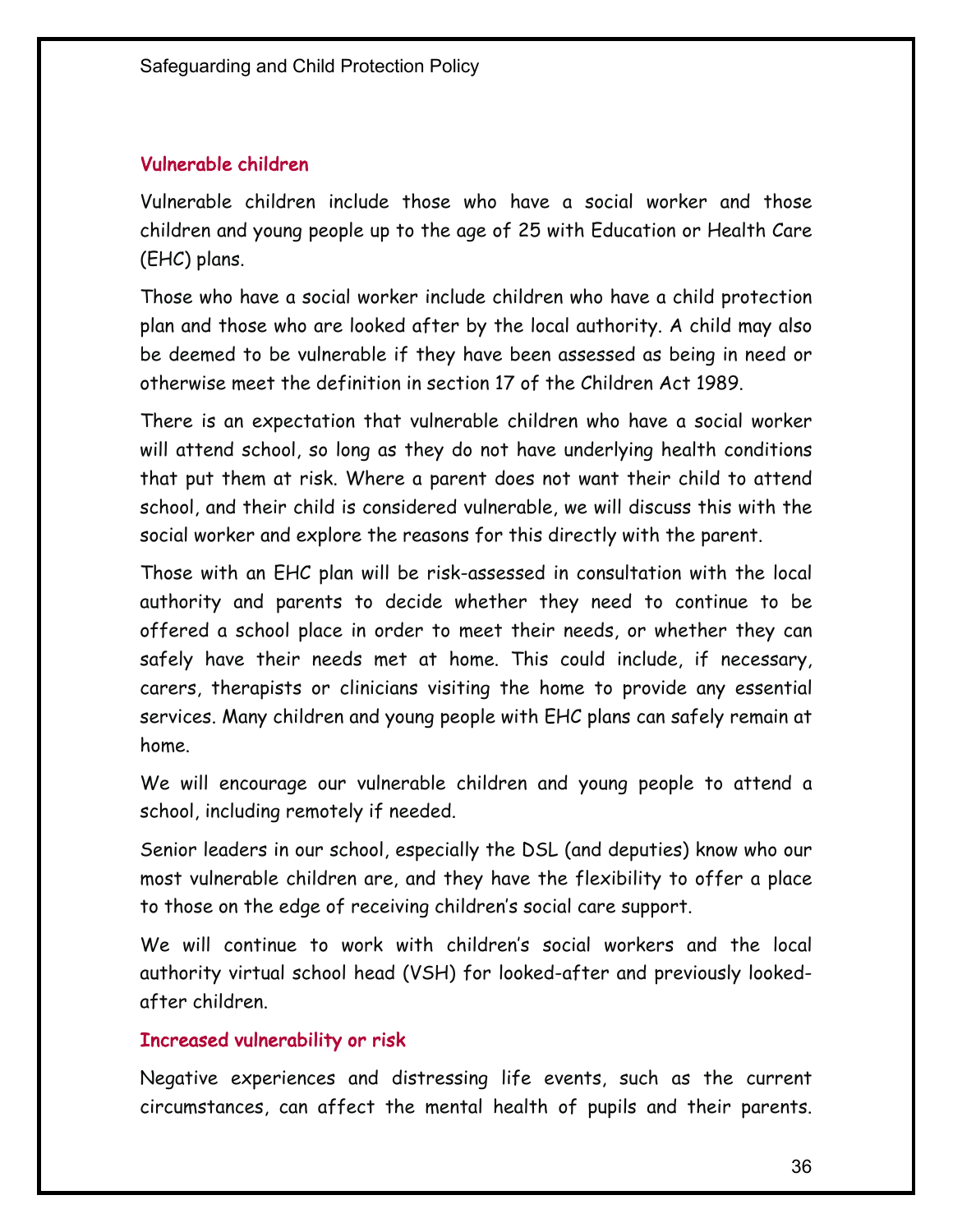Staff will be aware of this in setting expectations of pupils' work where they are at home. Where we are providing for children of critical workers and vulnerable children on site, we will ensure appropriate support is in place for them.

Our staff and volunteers will be aware of the mental health of children and their parents and carers and will contact the DSL or a deputy if they have any concerns.

## Attendance

Where a child is expected but does not arrive at school, we will follow our attendance procedure and attempt to contact the family. If contact cannot be made, the DSL or a deputy DSL will be informed.

The DSL or a deputy will attempt to contact the parents through various methods, such as telephone, FaceTime, Skype or by contact a relative in the first instance. If contact cannot be made or if the DSL or a deputy DSL deems it necessary, we will undertake a home visit or ask an appropriate agency to do so. A risk assessment will be carried out before any such visit is made to ensure staff and the family are not put at risk.

Where a vulnerable child does not take up their place, we will notify their social worker.

#### Reporting concerns about children or staff

The importance of all staff and volunteers acting immediately on any safeguarding concerns remains. Staff and volunteers will continue to follow our Child Protection procedures and advise the DSL of any concerns they have about any child, including those who are not attending school.

The varied arrangements in place as a result of the COVID-19 measures do not reduce the risks that children may face from staff or volunteers. As such, it remains extremely important that any allegations of abuse made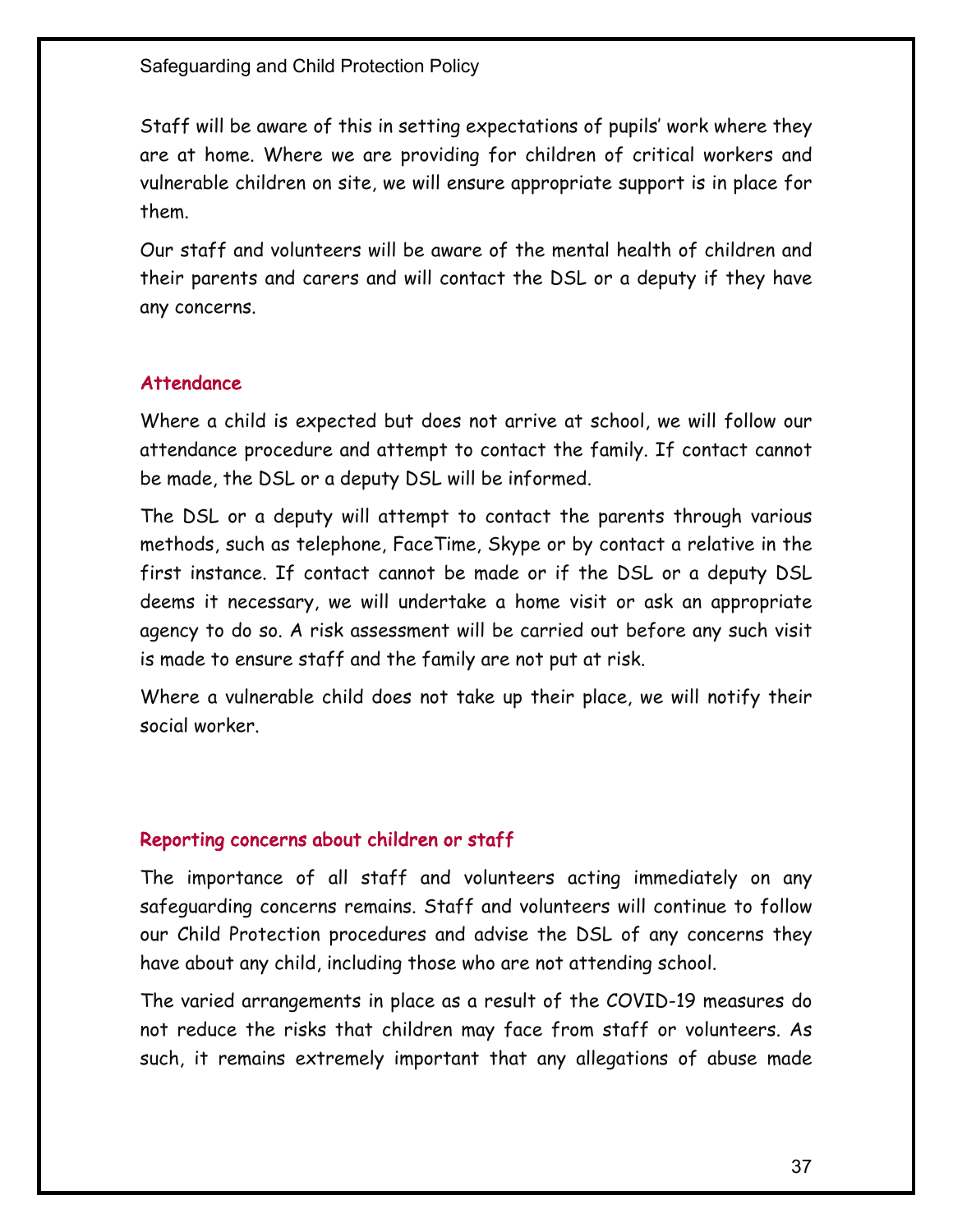against staff or volunteers attending our school are dealt with thoroughly and efficiently and in accordance with our Allegations Against Staff Policy.

## Staff training and induction

For the duration of the COVID-19 measures, our DSL and deputy DSLSs are unlikely to receive their refresher training. In line with government guidance, our trained DSLs and deputy DSLs will be classed as trained even if they cannot receive this training.

All current school staff have received safeguarding training and have read Part One and Annex A of Keeping Children Safe in Education. When new staff are recruited or volunteers join us, they will receive a safeguarding induction in accordance with our Child Protection Policy.

If staff from another setting attend the school site then, in line with government guidance, we will not undertake any additional safeguarding checks if the setting providing those staff confirm that:

- the individual has been subject to an enhanced DBS and children's barred list check and, that in the opinion of that setting, nothing resulted from those checks that provided any caused for concern
- there are no safeguarding investigations into the conduct of that individual
- the individual remains suitable to work with children.

## Safer recruitment/volunteers and movement of staff

It remains essential that people who are unsuitable are not allowed to enter the children's workforce or gain access to children.

When recruiting new staff, we will continue to follow our Safer Recruitment policy <u>[click here</u>]

In response to COVID-19, the Disclosure and Barring Service (DBS) has made changes to its guidance on standard and enhanced DBS ID checking to minimise the need for face-to-face contact.

For volunteers we will continue to follow the checking and risk assessment process set out in paragraphs 167 to 172 of Keeping Children Safe in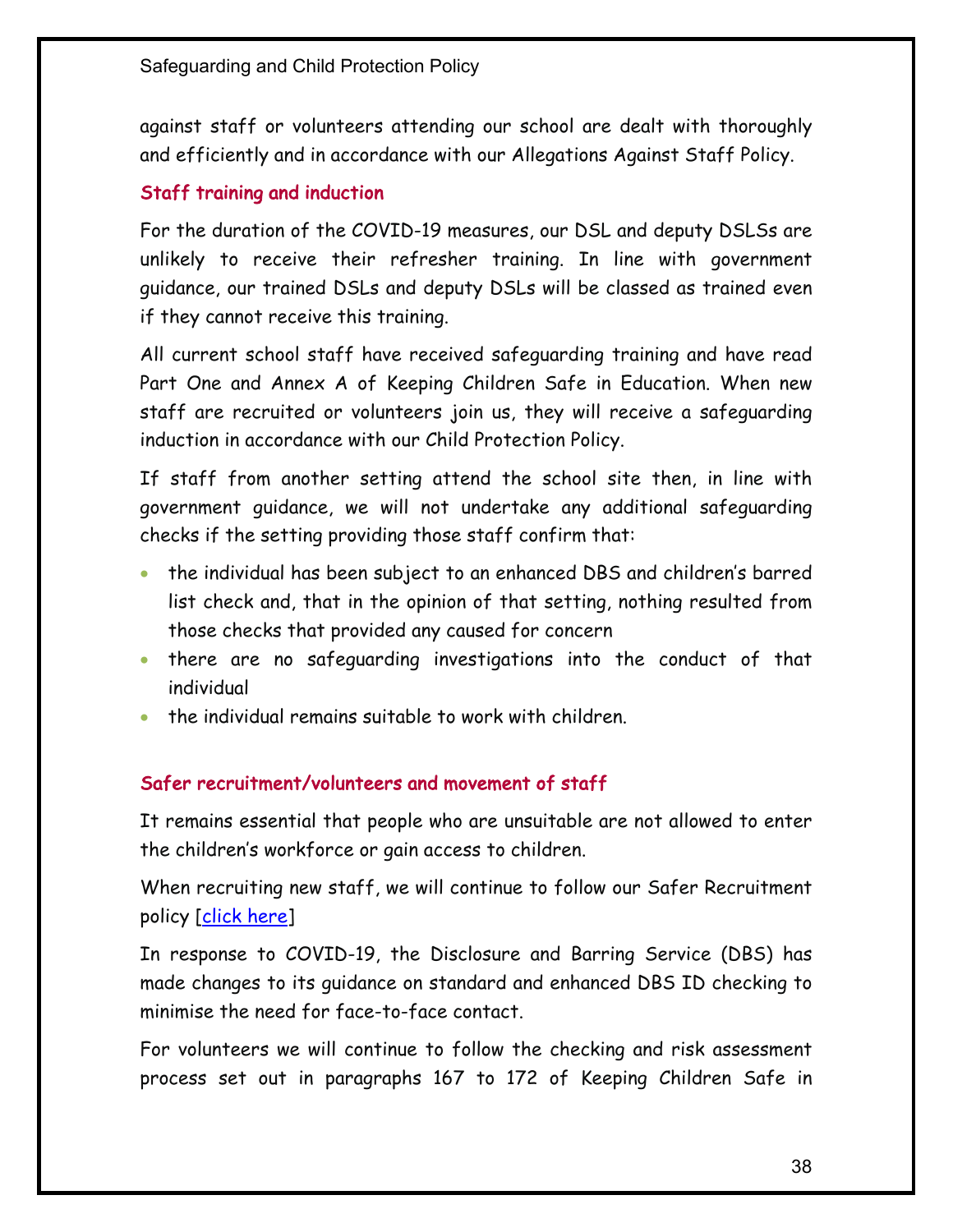Education 2019. Under no circumstances will a volunteer who has not been checked be left unsupervised or allowed to engage in regulated activity.

It is essential from a safeguarding perspective that we are aware, on any given day, which staff/volunteers are on our school site and that the appropriate checks have been carried out on those individuals. We will continue to maintain our single central record (SCR) during these measures to ensure we have this awareness.

#### Peer on peer abuse

We recognise that children can abuse their peers and our staff are clear about the school's policy and procedures regarding peer on peer abuse. All peer on peer abuse is unacceptable and will be taken seriously. We also recognise that abuse can still occur during a school closure or partial closure and between those children who do attend the school site during these measures.

Our staff will remain vigilant to the signs of peer-on-peer abuse and will follow the process set out in our Child Protection Policy, which can be accessed here.

#### Online safety

It is likely that children will be using the internet and engaging with social media far more during this time. Our staff are aware of the signs of cyberbullying and other online risks and our filtering and monitoring software remains in use during this time to safeguarding and support children.

Our staff will follow the process for online safety set out in our Child Protection Policy.

Staff who interact with children online will continue to look out for signs a child may be at risk. If a staff member is concerned about a child, that staff member will follow the approach set out in this annex and report that concern to the DSL or to a deputy DSL.

#### New children at the school

Children may join our school from other settings. When they do, we will seek from those settings the relevant welfare and child protection information.